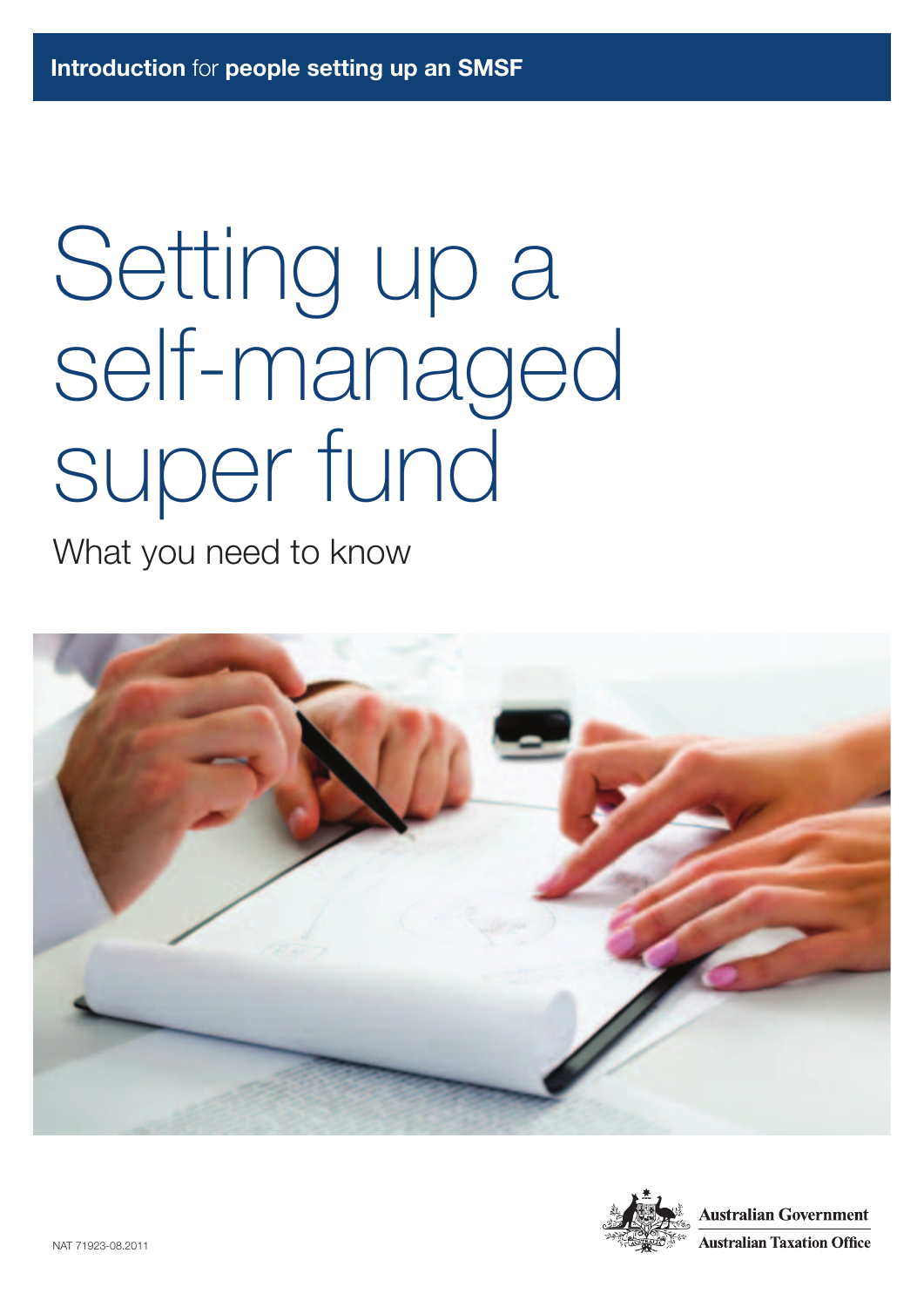#### Our commitment to you

We are committed to providing you with accurate, consistent and clear information to help you understand your rights and entitlements and meet your obligations.

If you follow our information in this publication and it turns out to be incorrect, or it is misleading and you make a mistake as a result, we must still apply the law correctly. If that means you owe us money, we must ask you to pay it but we will not charge you a penalty. Also, if you acted reasonably and in good faith we will not charge you interest.

If you make an honest mistake in trying to follow our information in this publication and you owe us money as a result, we will not charge you a penalty. However, we will ask you to pay the money, and we may also charge you interest. If correcting the mistake means we owe you money, we will pay it to you. We will also pay you any interest you are entitled to.

If you feel that this publication does not fully cover your circumstances, or you are unsure how it applies to you, you can seek further assistance from us.

We regularly revise our publications to take account of any changes to the law, so make sure that you have the latest information. If you are unsure, you can check for more recent information on our website at **www.ato.gov.au** or contact us.

This publication is current at **August 2011**.

#### **© AUSTRALIAN TAXATION OFFICE FOR THE COMMONWEALTH OF AUSTRALIA, 2011**

You are free to copy, adapt, modify, transmit and distribute this material as you wish (but not in any way that suggests the ATO or the Commonwealth endorses you or any of your services or products).

#### **PUBLISHED BY**

Australian Taxation Office Canberra August 2011

JS 19605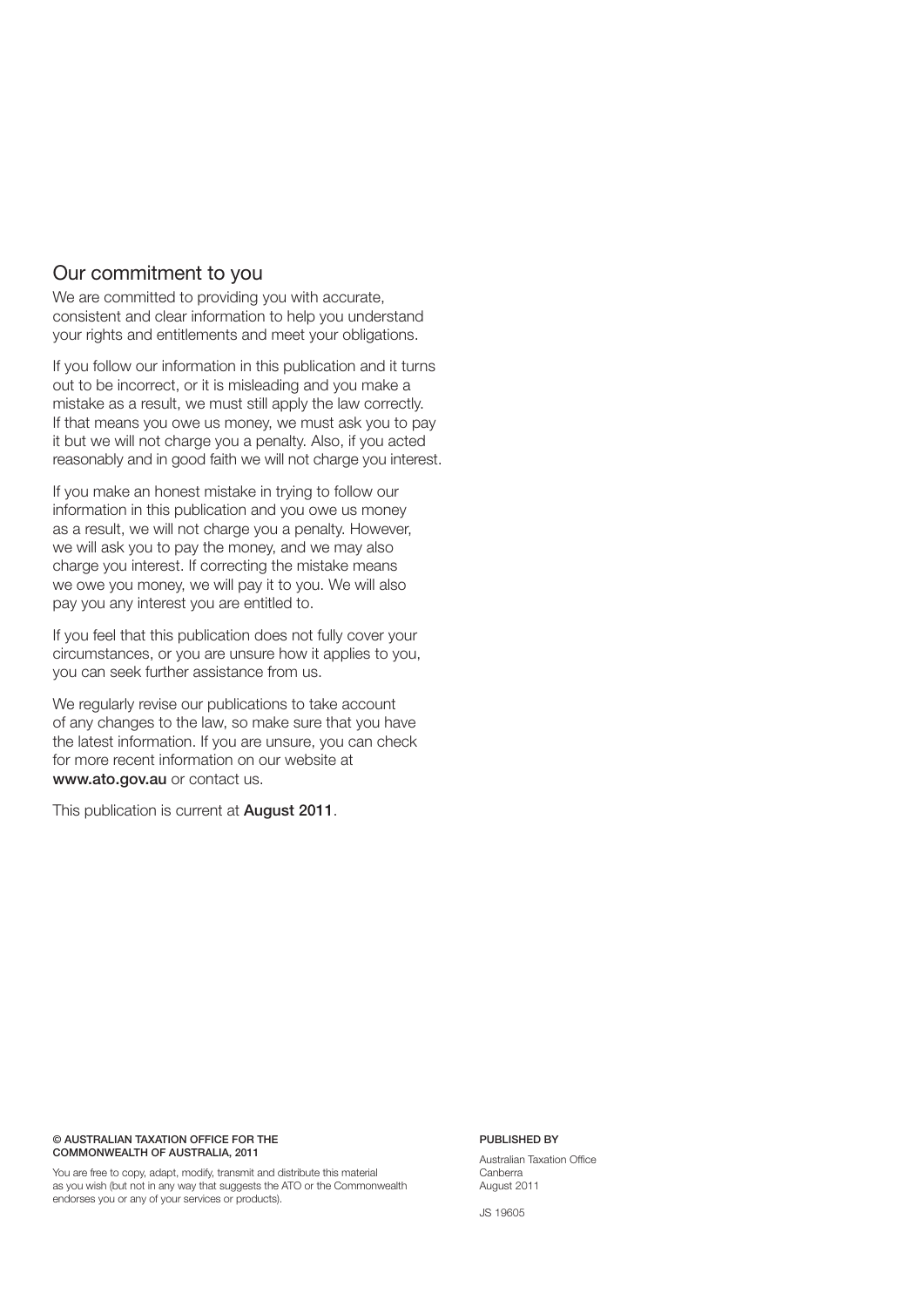### Commissioner's foreword

Self-managed super funds (SMSFs) can be a great way to provide for your retirement. Now that you've decided to establish your own fund, it's important you are aware of your responsibilities and obligations as a trustee.

The Australian Taxation Office (ATO), as regulator of SMSFs, is responsible for helping to protect the retirement income system by ensuring that SMSFs follow the rules outlined in the super and income tax legislation.

In recognition of this, our compliance program around SMSFs has increased substantially over the last two years and will be maintained and enhanced in years ahead.

We maintain a strong focus on education to encourage voluntary compliance in the market. We now have a suite of publications that you can use according to where you



are in managing your fund. Our free electronic newsletter *SMSF News* is an ideal way for you to keep in touch with what is happening. See 'More information' on the inside back cover.

Remember, if you need help with your fund, you can contact us for specific advice about how the super laws apply to your situation.

Michael D'Acenzo

**Michael D'Ascenzo** Commissioner of Taxation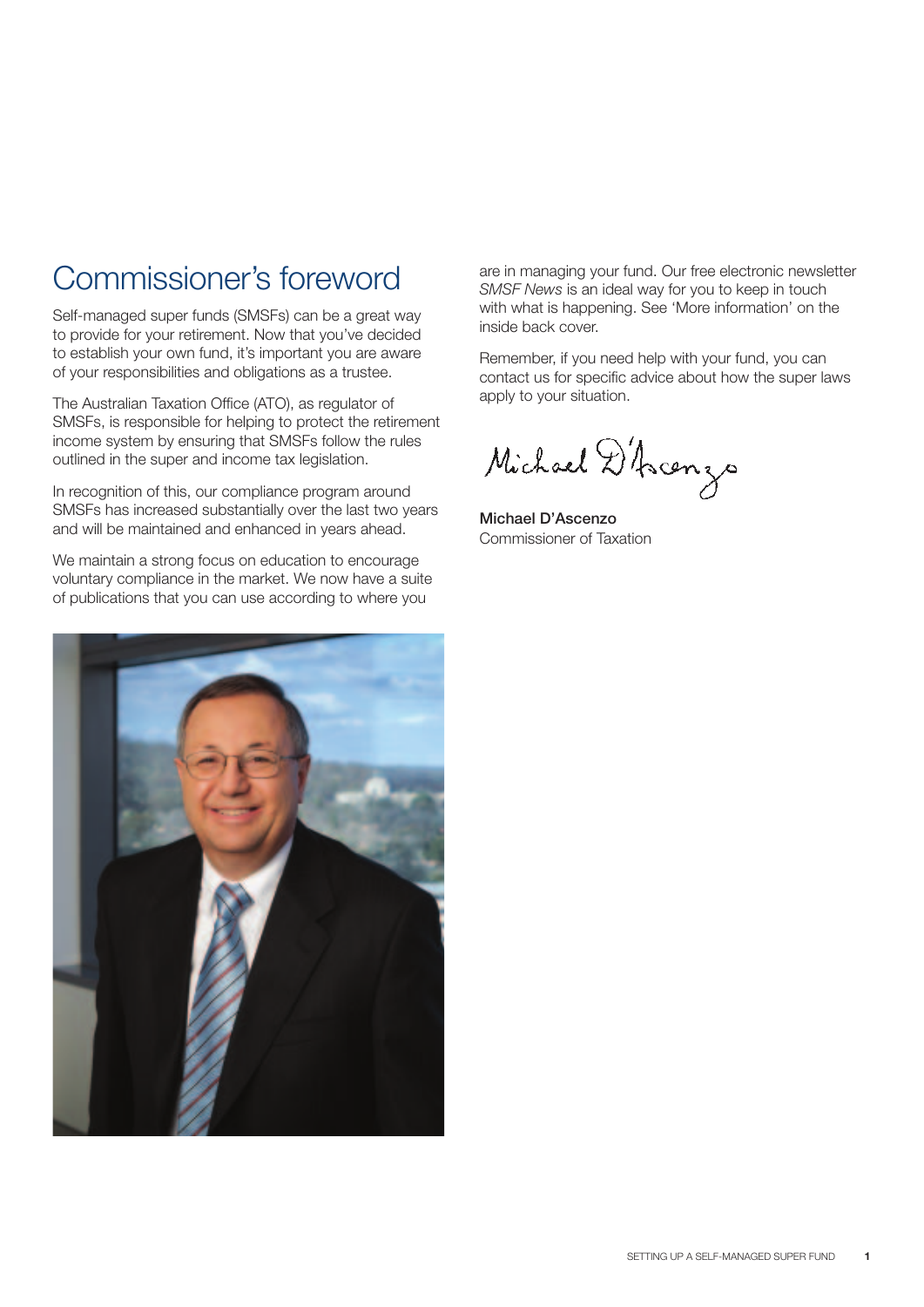### Finding what you need to know

### Commissioner's foreword 1 01 Deciding to set up an SMSF 4 Things to consider 4 What it means to be a trustee  $5$ 02 Preparing to set up your fund 6 Structuring your fund 6 Single member funds 7 Types of trustees 7 Trustee eligibility 10 Having a resident fund 10 Check your progress 10 03 Getting your fund started 11 An SMSF is a trust 11 Obtaining a trust deed 12 Appointing trustees 12 Holding fund assets 12 Signing a trustee declaration 13 Recording each member's tax file number (TFN) 13 Registering with us 13 Opening a bank account 14 Check your progress and the control of the check of the control of the check of the check of the check of the check of the check of the check of the check of the check of the check of the check of the check of the check of

| 04 Starting to operate your fund                                                                                                                                                                                                             | 16                               |
|----------------------------------------------------------------------------------------------------------------------------------------------------------------------------------------------------------------------------------------------|----------------------------------|
| Preparing an investment strategy                                                                                                                                                                                                             | 16                               |
| Accepting contributions and rollovers                                                                                                                                                                                                        | 17                               |
| Record keeping                                                                                                                                                                                                                               | 18                               |
| Appointing SMSF professionals                                                                                                                                                                                                                | 19                               |
| Paying super benefits to members                                                                                                                                                                                                             | 19                               |
| Planning for the future                                                                                                                                                                                                                      | 20                               |
| Check your progress                                                                                                                                                                                                                          | 21                               |
| 05 Understanding your role<br>and responsibilities<br>Your annual responsibilities<br>Investing your fund's money<br>Appointing an independent approved auditor<br>Make sure your auditor is independent of your SMSF<br>Check your progress | 22<br>23<br>23<br>23<br>24<br>24 |
| More information<br>inside back cover                                                                                                                                                                                                        |                                  |

| Get the lastest SMSF information | inside back cover |
|----------------------------------|-------------------|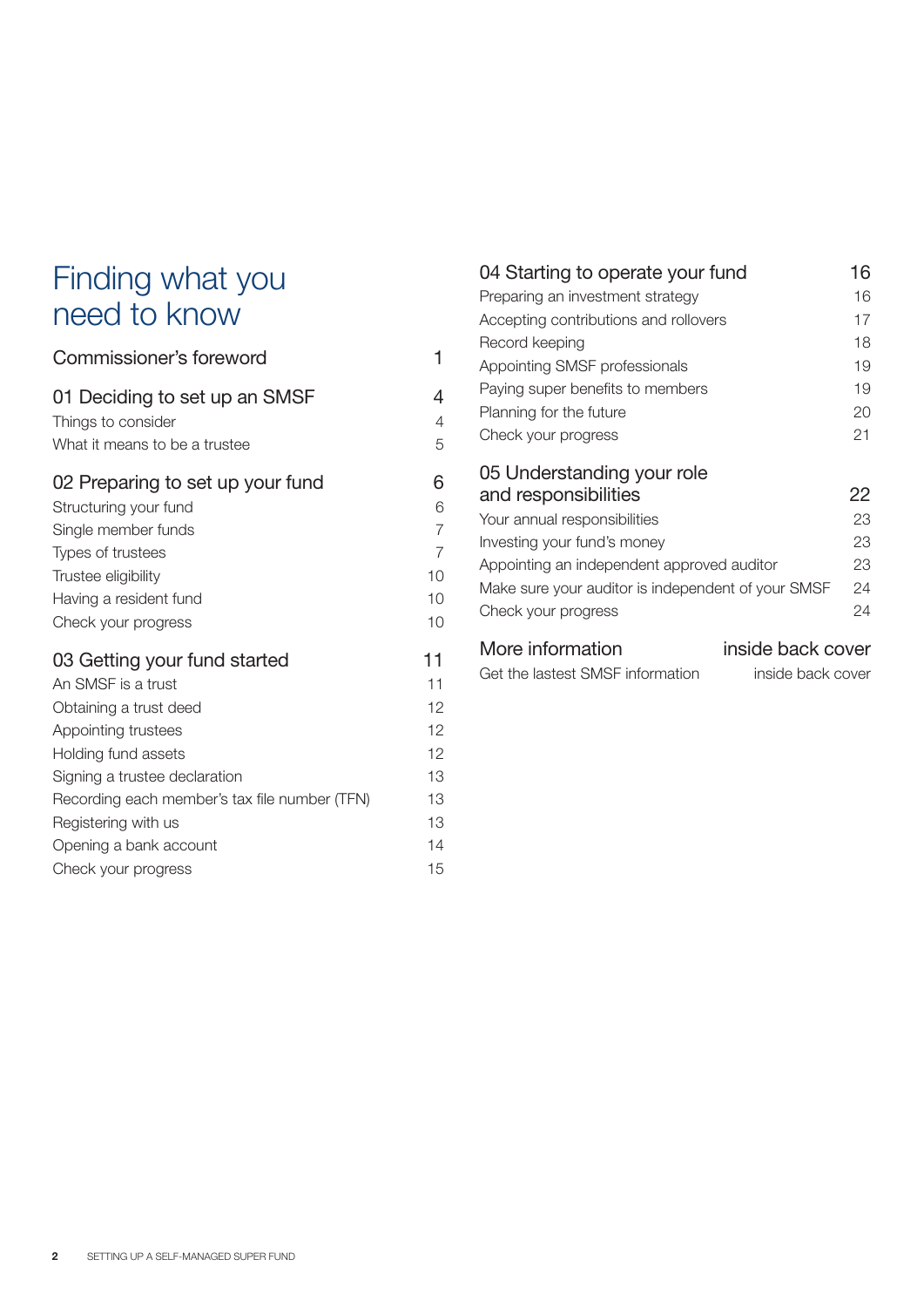## Changes to SMSF

The government has announced a range of changes which affect SMSF trustees.

**For more information, visit www.ato.gov.au/smsf – 'News' – 'What's new for SMSFs' then select 'Changes to super'.**

### Setting up an SMSF

Setting up an SMSF is about more than taking steps to get your fund started. You'll need to make important decisions about how to structure and run your fund.

We recommend you seek professional advice before setting up your fund. However, this introduction will help you make sure you've covered the essentials by:

- helping you understand how you can structure your fund
- providing the steps you need to take to set up your fund and start operating it
- explaining your obligations and responsibilities
- directing you to more information.

It also contains a series of checklists at the end of each chapter to:

- guide you through the process
- help you check that you've covered all the necessary steps.
- **Remember, if you use a professional adviser to help you set up your fund, you're still responsible for making sure it's done correctly.**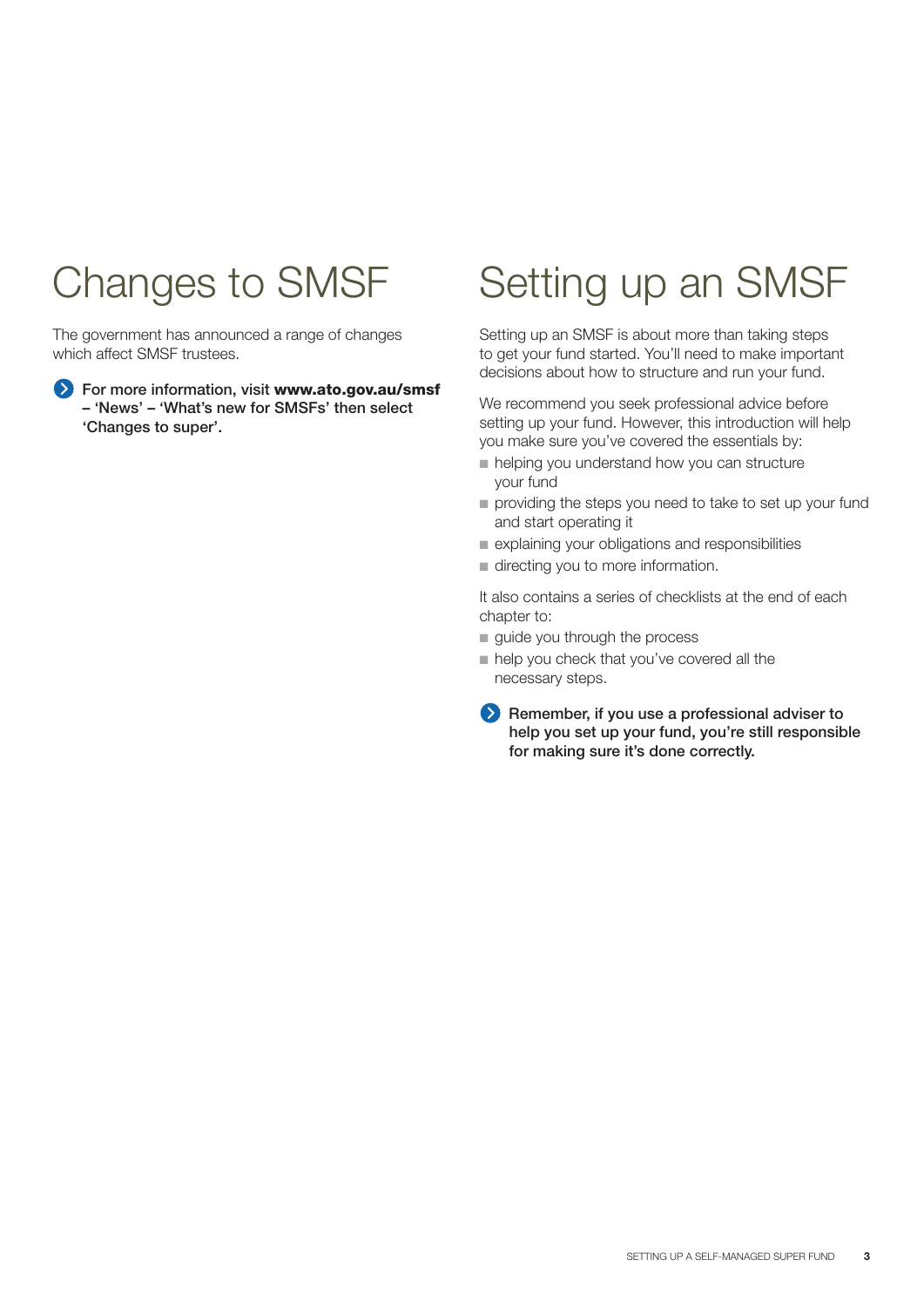## 01 Deciding to set up an SMSF

### Managing your own super is a big responsibility, so it's important you make sure it's the best option for you.

### Things to consider

Setting up and operating an SMSF is a major financial decision. After all, the responsibility for running the fund and complying with the law rests solely with you as the trustee.

While SMSFs are great for some people, they don't suit everyone. Managing your own super takes time, knowledge, skill and money, so before deciding to set up an SMSF:

- consider whether you have
	- the time, knowledge and skill to manage your own super fund
	- the assets and money to make the fund viable
- compare the costs and benefits of running an SMSF with those of other retirement saving options
- make sure you're setting up the fund solely to pay retirement benefits to members or the members' dependants if the members die
- check you understand what's involved in managing your own fund and what it means to be a trustee.

An SMSF is just one way to manage your super and save for your retirement. You should also consider other options before you make a final decision.

**EXAMPLE 20 We recommend you speak to an SMSF professional (such as your accountant or a licensed financial adviser) to discuss whether an SMSF is right for you.**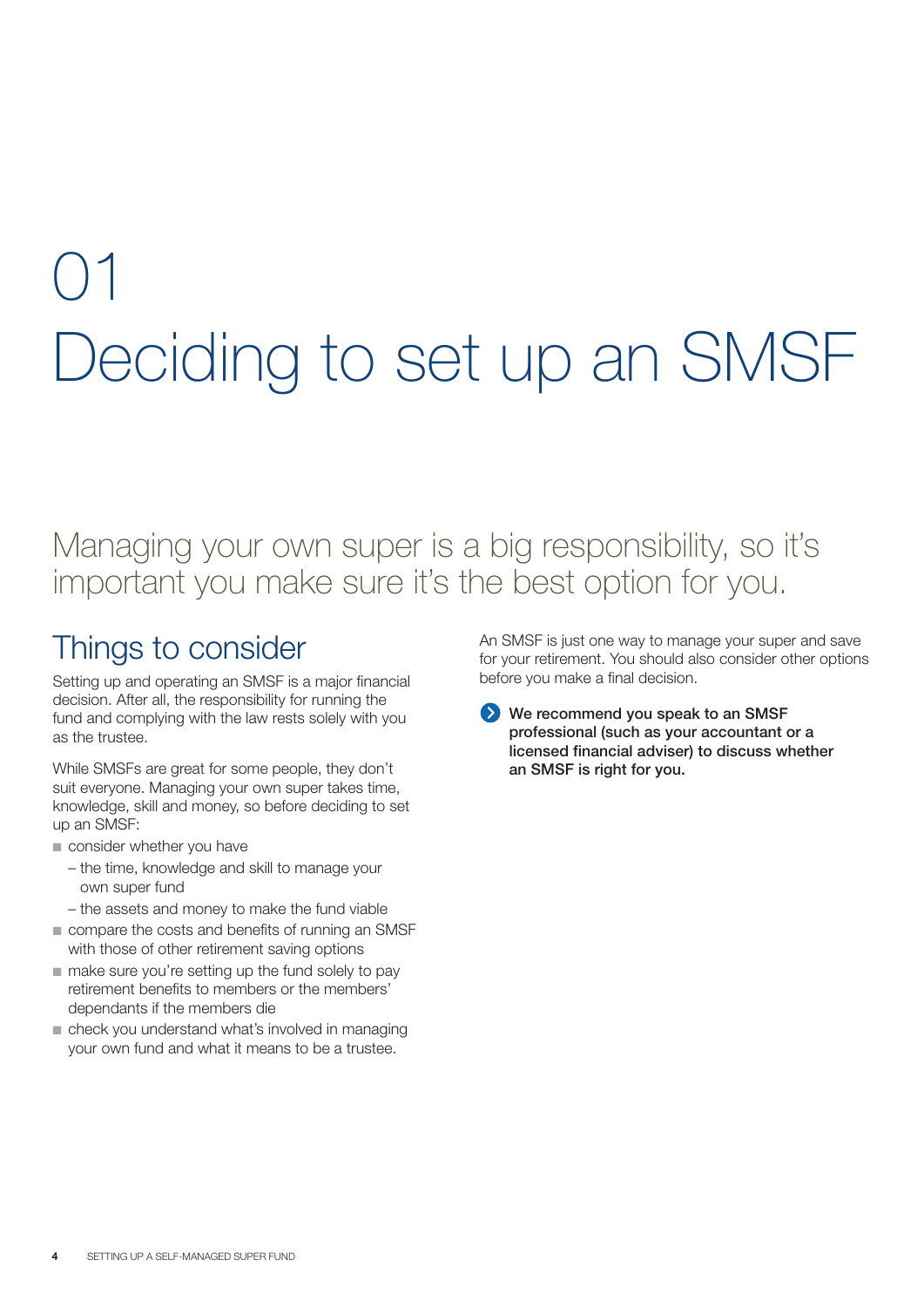### What it means to be a trustee

When you set up an SMSF, you take on the role of either a:

- trustee
- director of a company that is a trustee (called a corporate trustee).

A trustee is a person or company that holds and invests the fund's assets for the benefit of the members.

As a trustee or director, you'll be responsible for running the fund and making decisions that affect the retirement interests of each fund member, including yourself.

You must comply with the super and tax laws so your fund is entitled to tax concessions and members' interests are protected.

You must also:

- act in the best interests of all fund members when you make decisions
- manage the fund separately from your own affairs
- ensure the money in the fund is only accessed where the law allows it (see 'Paying super benefits to members' on page 19).

Being a trustee gives you the chance to actively manage your own super and make your own investment choices, but it also brings responsibilities. All trustees and directors are equally responsible for managing the fund and making decisions – even if one takes a more active role in its day-to-day running.

**EX** For a summary of your role and responsibilities, **see 'Understanding your roles and responsibilities' on page 22. For more information, refer to www.ato.gov.au/smsf – 'In detail' – 'Print publications' – 'Running a self-managed super fund' (NAT 11032).**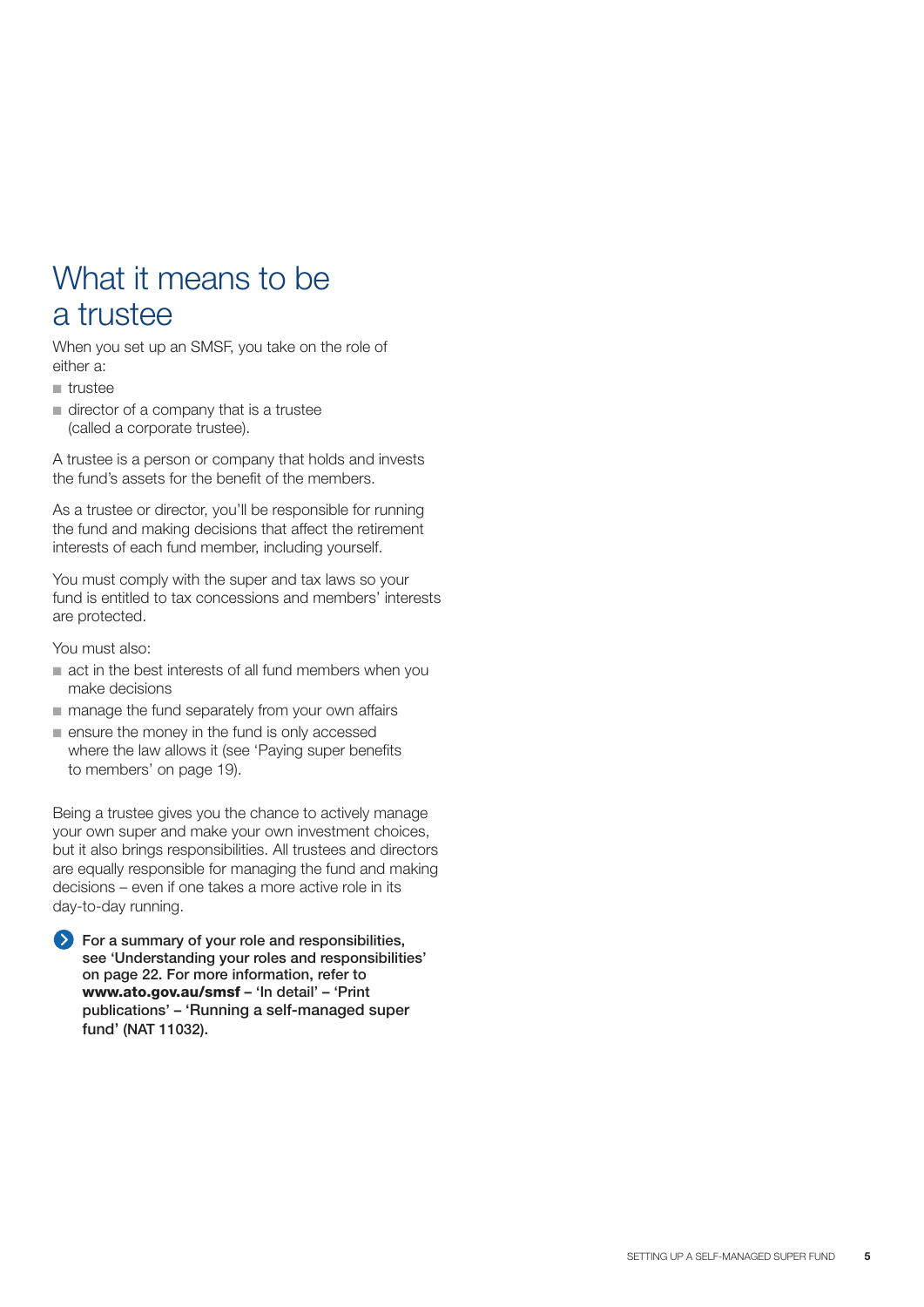## 02 Preparing to set up your fund

You'll need to choose the best way to structure your fund so it complies with the law and suits you and the other members' circumstances.

Once you've decided to set up an SMSF you need to:

- decide on the type of trustee for your fund (either a corporate trustee or individual trustees)
- make sure you (and the other members) are eligible to be a trustee and ready to accept the responsibilities of the role
- check the residency requirements your fund must meet to be a complying fund and receive tax concessions.

### Structuring your fund

For your fund to be an SMSF it must meet several requirements under the super laws.

The requirements can vary depending on whether your fund has individual trustees or a corporate trustee. Single member funds have some additional rules.

If your fund has individual trustees, it is an SMSF if all of the following apply:

- it has four or fewer members
- each member is a trustee
- each trustee is a member
- no member is an employee of another member, unless they're related
- no trustee is paid for their duties or services as a trustee.

If your fund has a corporate trustee, it's an SMSF if all of the following apply:

- it has four or fewer members
- each member of the fund is a director of the trustee company
- each director of the corporate trustee is a member of the fund
- no member is an employee of another member, unless they're related
- the corporate trustee is not paid for its services as a trustee
- no director of the corporate trustee is paid for their duties or services as director in relation to the fund.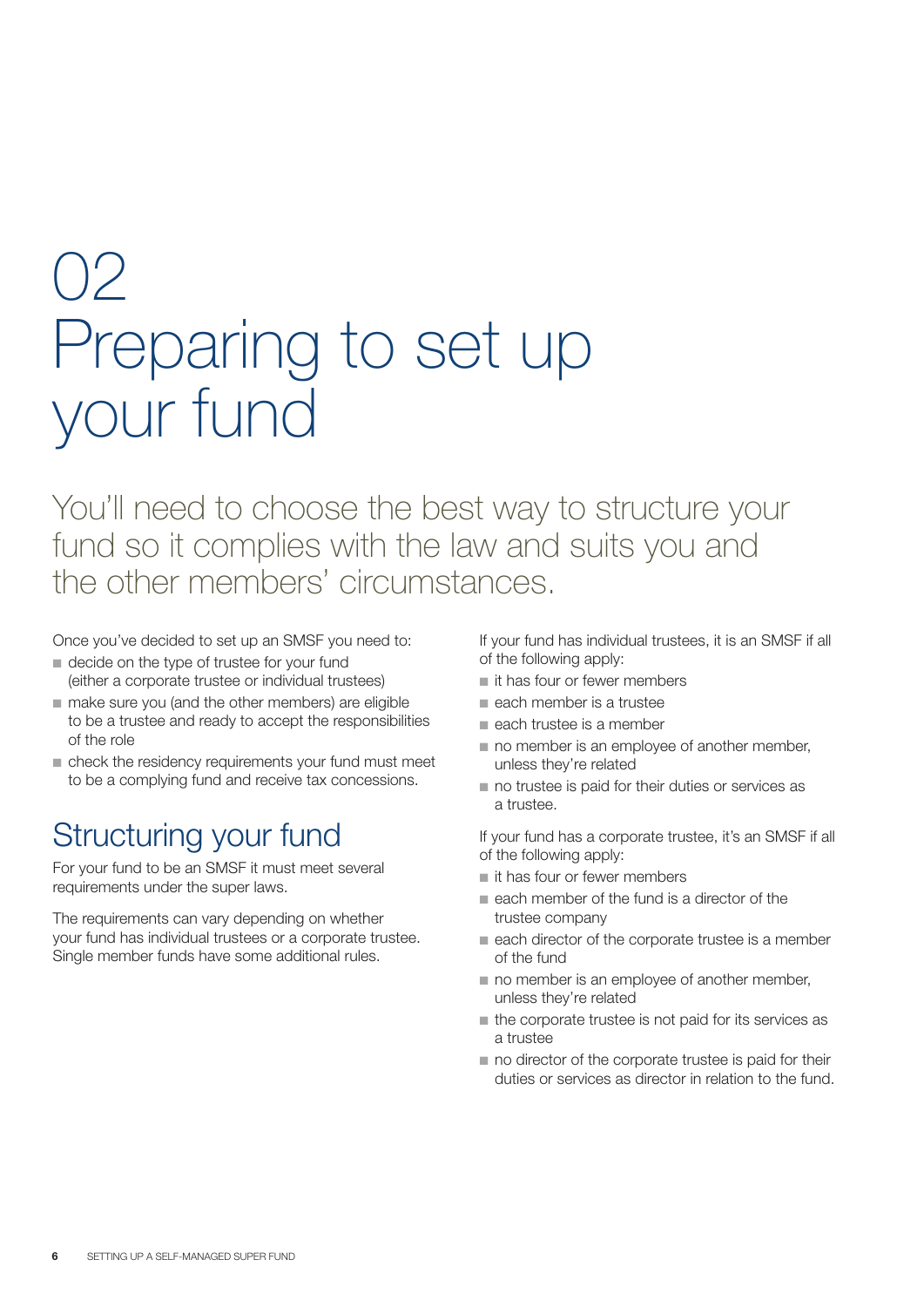### Single member funds

You can set up your super fund with only one member.

If you have a corporate trustee for a single member fund, the member must be one of the following:

- the sole director of the trustee company
- one of only two directors, that is either
	- related to the other director
	- any other person but not an employee of the other director.

If you choose not to have a corporate trustee, you must have two individual trustees. One trustee must be the member and the other must be a trustee that is either:

- a person related to the member
- any other person but not an employer of the member.

A trustee or director can't be paid for their services as a trustee or director in relation to the fund.

**The ATO regulate SMSFs. All other funds are regulated by the Australian Prudential Regulation Authority (APRA). For more information about our role and how we work with you and others to regulate your fund, refer to www.ato.gov.au/smsf – 'In detail' – 'Print publications' – 'How your self-managed super fund is regulated' (NAT 71454).** 

### Types of trustees

Once you understand how you can structure your fund, you need to decide on the trustee structure you'll use. You can choose either of the following:

- a corporate trustee
- up to four individual trustees.

A corporate trustee is a company incorporated under the law that acts as a trustee for the fund. Generally, all directors of the company must be members of your fund and all members must be directors of the company. If you already have a company, you may choose to use it as trustee, as long as it meets the same requirements for members and trustees.

Your choice of trustee will make a difference to the way you administer your fund and the types of benefits it can pay, so make sure it suits your circumstances.

When making your decision, we recommend you:

- discuss your trustee options with an SMSF professional
- consider the benefits and costs of each type of trustee structure (for your situation).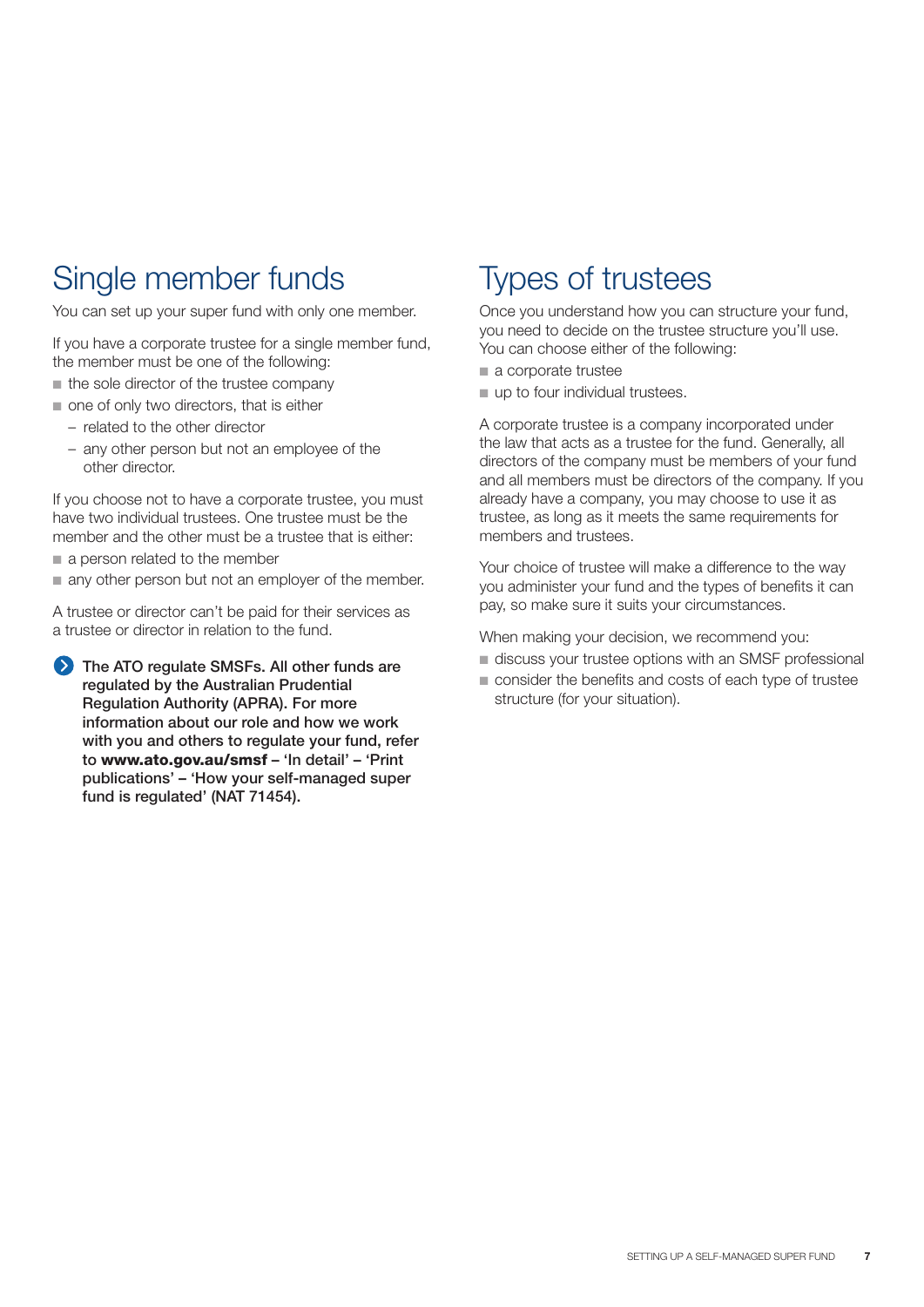The following table contains information you should consider when choosing the trustees for your fund.

#### Table 1

|                                                | <b>Individual trustees</b>                                                                                                                                   | <b>Corporate trustee</b>                                                                                                                                                                                                               |
|------------------------------------------------|--------------------------------------------------------------------------------------------------------------------------------------------------------------|----------------------------------------------------------------------------------------------------------------------------------------------------------------------------------------------------------------------------------------|
| Setting up your fund                           |                                                                                                                                                              |                                                                                                                                                                                                                                        |
| Establishment costs                            | The fund can be less costly to establish<br>as you don't have to set up a separate<br>company to act as trustee.                                             | It can be more costly to set up the fund<br>initially as you need to establish a company<br>to act as trustee (if you don't already<br>have one).                                                                                      |
|                                                |                                                                                                                                                              | > For more information about what's<br>involved in setting up a company,<br>refer to the Australian Securities &<br><b>Investments Commission (ASIC)</b><br>website at www.asic.gov.au                                                 |
| Single member funds                            | You can have a single member fund but<br>only if you have a second individual trustee<br>(ie you can't be the only trustee).                                 | You can have a single member fund if either:<br>$\blacksquare$ two trustees are both directors of the<br>corporate trustee<br>$\blacksquare$ the member is the only director<br>(sole director) of the corporate trustee<br>(company). |
| <b>Governing rules</b>                         | Trustees must follow the rules in:<br>$\blacksquare$ the fund's trust deed<br>$\blacksquare$ the super laws.                                                 | Directors of the corporate trustee must follow<br>the rules in:<br>the fund's trust deed<br>the super laws<br>the company's constitution<br>the Corporations Act 2001<br>(administered by ASIC).                                       |
| <b>Ongoing administration</b><br>and reporting |                                                                                                                                                              |                                                                                                                                                                                                                                        |
| Administration                                 | The fund has fewer reporting obligations<br>and can be simpler to administer.<br>Changing trustees can mean increased<br>paperwork and administrative costs. | Having a corporate trustee can make it<br>easier to:<br>administer the ownership of fund assets<br>keep the assets of the fund separate<br>from any personal or business assets.                                                       |
| Reporting                                      | As a trustee, you must:<br>olodge a Self-managed super fund annual<br>return (SMSF annual return) for the fund<br>pay an annual supervisory levy to us.      | You will have the same requirements as<br>an individual trustee, plus as a director of<br>the corporate trustee, you have reporting<br>obligations to ASIC.<br>You also must pay an annual review fee<br>to ASIC.                      |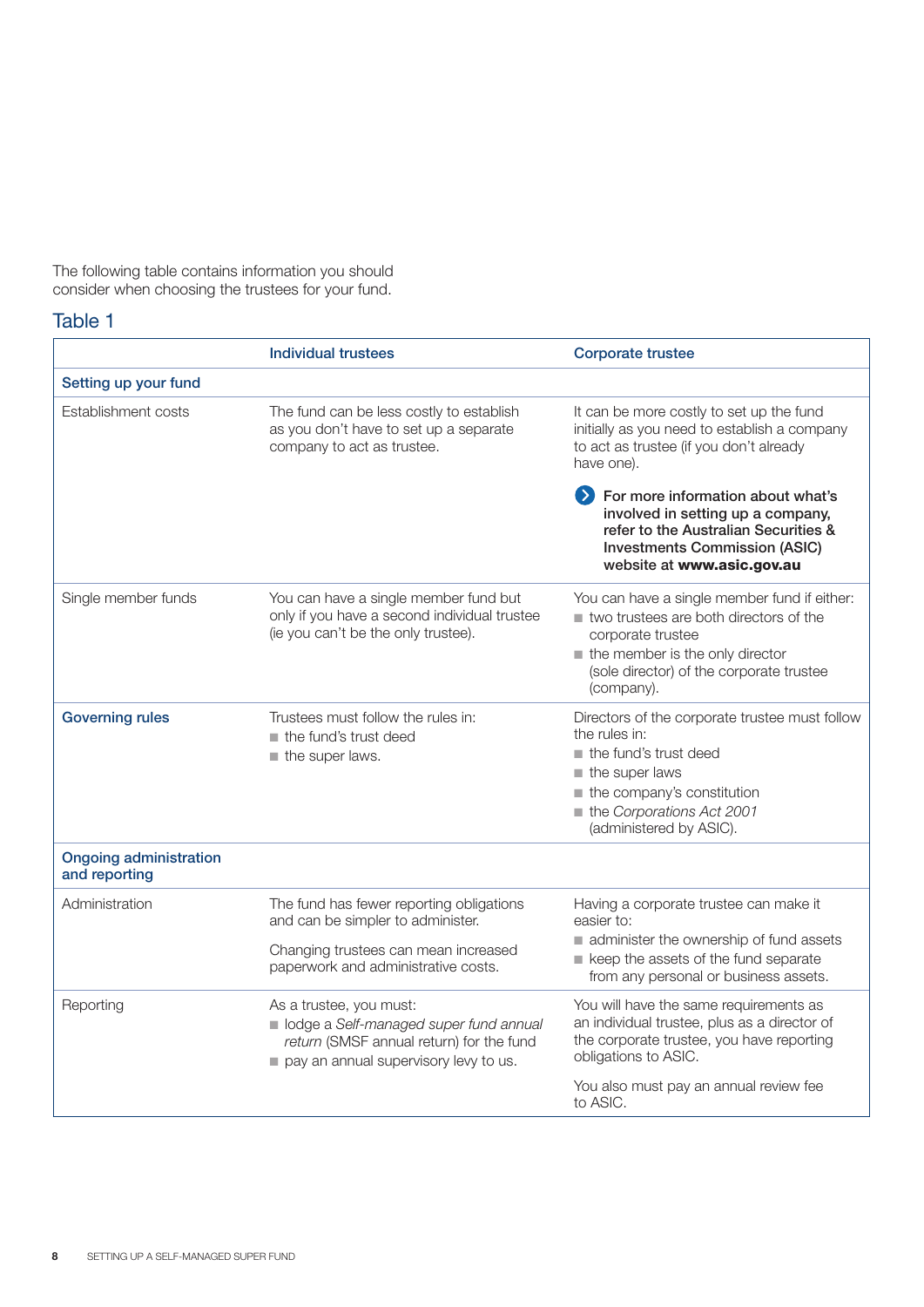|                                           | <b>Individual trustees</b>                                                                                                                                                                                                                                                                                                                                                                                                 | <b>Corporate trustee</b>                                                                                                                                                                                                                              |
|-------------------------------------------|----------------------------------------------------------------------------------------------------------------------------------------------------------------------------------------------------------------------------------------------------------------------------------------------------------------------------------------------------------------------------------------------------------------------------|-------------------------------------------------------------------------------------------------------------------------------------------------------------------------------------------------------------------------------------------------------|
| <b>Changes to trustees</b><br>and members |                                                                                                                                                                                                                                                                                                                                                                                                                            |                                                                                                                                                                                                                                                       |
| Administration of fund assets             | Fund assets should be held in the name<br>of all individual trustees as trustees for<br>the fund.<br>If there is a change in trustees, you need to:<br>change the name on the ownership<br>documents (such as a title deed) for<br>each fund asset<br>notify all relevant authorities/registries.<br>This process can be time-consuming<br>and costly if your fund owns<br>many assets, such as a wide range<br>of shares. | Fund assets should be held in the name<br>of the company as trustee for the fund.<br>If there is a change in directors, you<br>don't have to change the name on the<br>ownership documents for each fund asset<br>(as the trustee is still the same). |
| Single member funds                       | If your fund has two trustees and one leaves<br>or dies, you must appoint another trustee in<br>their place for your fund to continue to be<br>an SMSF.                                                                                                                                                                                                                                                                    | If the company has two directors, and one<br>leaves or dies, you don't have to replace<br>them (a corporate trustee can have a<br>single director).<br>The trustee doesn't change if a member<br>or director dies or leaves the fund.                 |
| Reporting                                 | If there is a change in trustees or members<br>you must notify us within 28 days.                                                                                                                                                                                                                                                                                                                                          | If there is a change in trustees or members<br>you must notify us within 28 days.<br>If there is a change in directors, you must:<br>notify us within 28 days<br>report the change to ASIC.                                                           |
| <b>Paying benefits</b><br>to members      | The trust deed must state that the fund's<br>sole or primary purpose is to provide old<br>age pensions.<br>Your fund can pay lump sum benefits<br>provided the trust deed specifically<br>allows it to.                                                                                                                                                                                                                    | Your fund can pay benefits in the form<br>of a lump sum or pension.                                                                                                                                                                                   |
|                                           |                                                                                                                                                                                                                                                                                                                                                                                                                            |                                                                                                                                                                                                                                                       |

 $\overline{1}$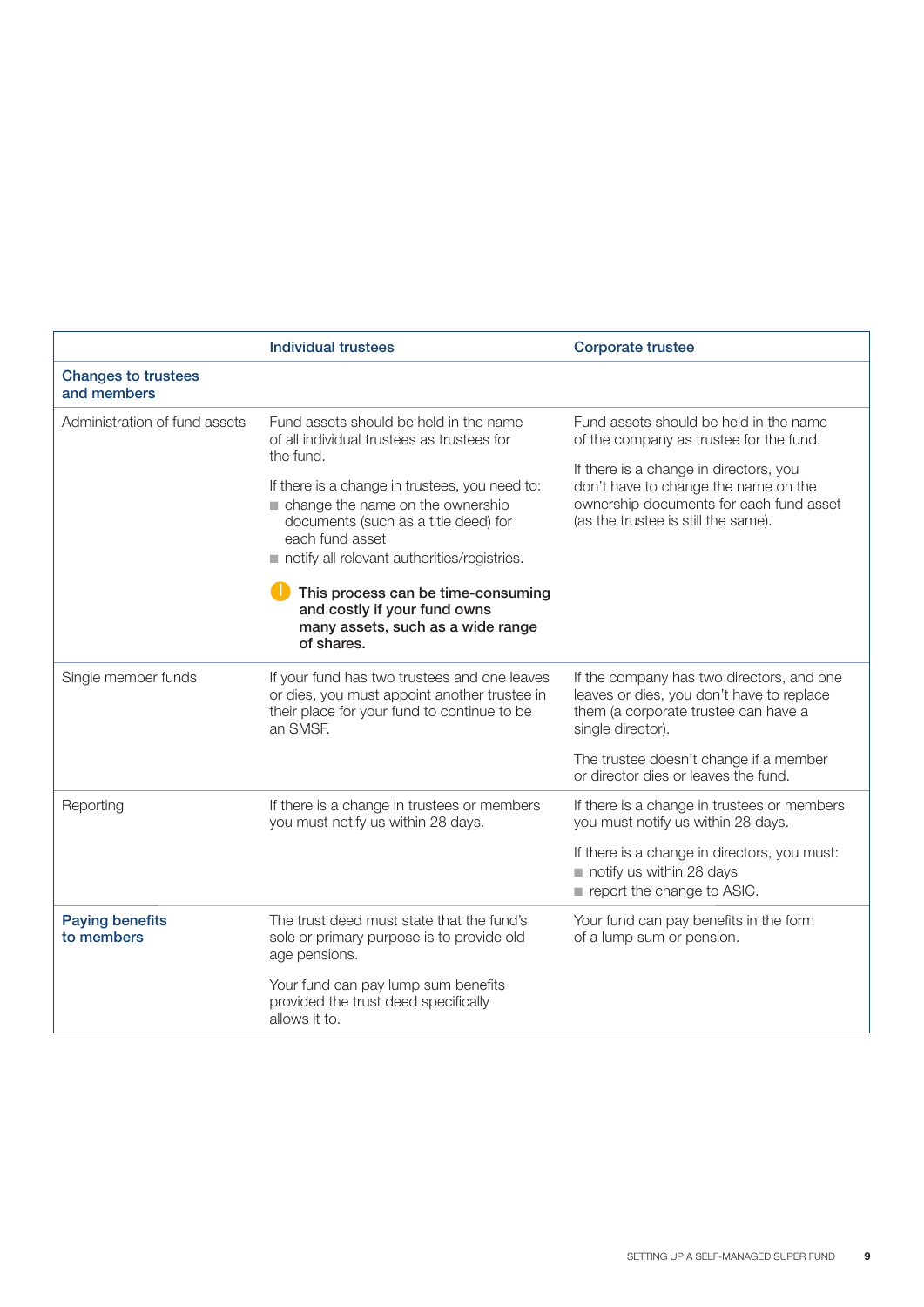### Trustee eligibility

In most cases, all members of the fund must be trustees, so it's important to make sure all members are eligible to be a trustee.

Generally, anyone 18 years or over and not under a legal disability (such as bankruptcy or mental impairment) can be a trustee of a super fund unless they're a disqualified person.

A person is disqualified if any of the following apply, they:

- have been convicted of an offence involving dishonesty ■ have been subject to a civil penalty order under the
- super laws
- are considered insolvent under administration
- are an undischarged bankrupt
- have been disqualified by a regulator (for example, by us or APRA).

#### **Penalties can apply if you act as a trustee while disqualified.**

A company can't be a trustee if any of the following apply:

- the responsible officer of the company (such as a director, secretary or executive officer) is a disqualified person
- the receiver, official manager or provisional liquidator has been appointed to the company
- action has commenced to wind up the company.

You must declare that you and the other trustees or directors, are not disqualified when you register your fund with us. In certain circumstances (such as minor dishonesty offences) a disqualified person can apply to us in writing for a waiver.

#### **Minors**

Members under 18 years of age are under legal disability and cannot be trustees of a super fund. A parent or guardian of a minor who does not have a legal personal representative can act as a trustee on the minor's behalf.

### Having a resident fund

To be a complying super fund and receive tax concessions, your fund must be a resident regulated super fund at all times during the income year. This means your fund must meet the definition of an 'Australian superannuation fund' for tax purposes.

If your fund is a non-complying fund, its assets (less certain contributions) and its income are taxed at the highest marginal tax rate.

- **Your fund must meet certain conditions to be an 'Australian superannuation fund'. For more information, refer to www.ato.gov.au/smsf and search for 'Residency of self-managed super funds'.**
- **1** If a member moves or travels overseas for an **extended period, this may affect the residency status of the fund.**

### Check your progress

#### **Structuring your fund**

 $\Box$  Your fund is structured so it meets the definition of an SMSF (see page 6).

#### **Having a resident fund**

 $\vert \ \vert$  You know your fund meets the residency requirements to be a complying fund and receives tax concessions (see page 10).

#### **Types of trustees**

You have considered the benefits and costs of appointing a corporate trustee or individual trustees (see Table 1).

You have considered whether you need to discuss your trustee options with an SMSF professional (see pages 7–8).

 $\Box$  You have decided on the type of trustee for your fund (see page 7).

#### **Trustee eligibility**

- $\Box$  Each individual or the company is eligible to be a trustee (see page 10).
	- No individual or responsible officer of the company is a disqualified person (see page 10).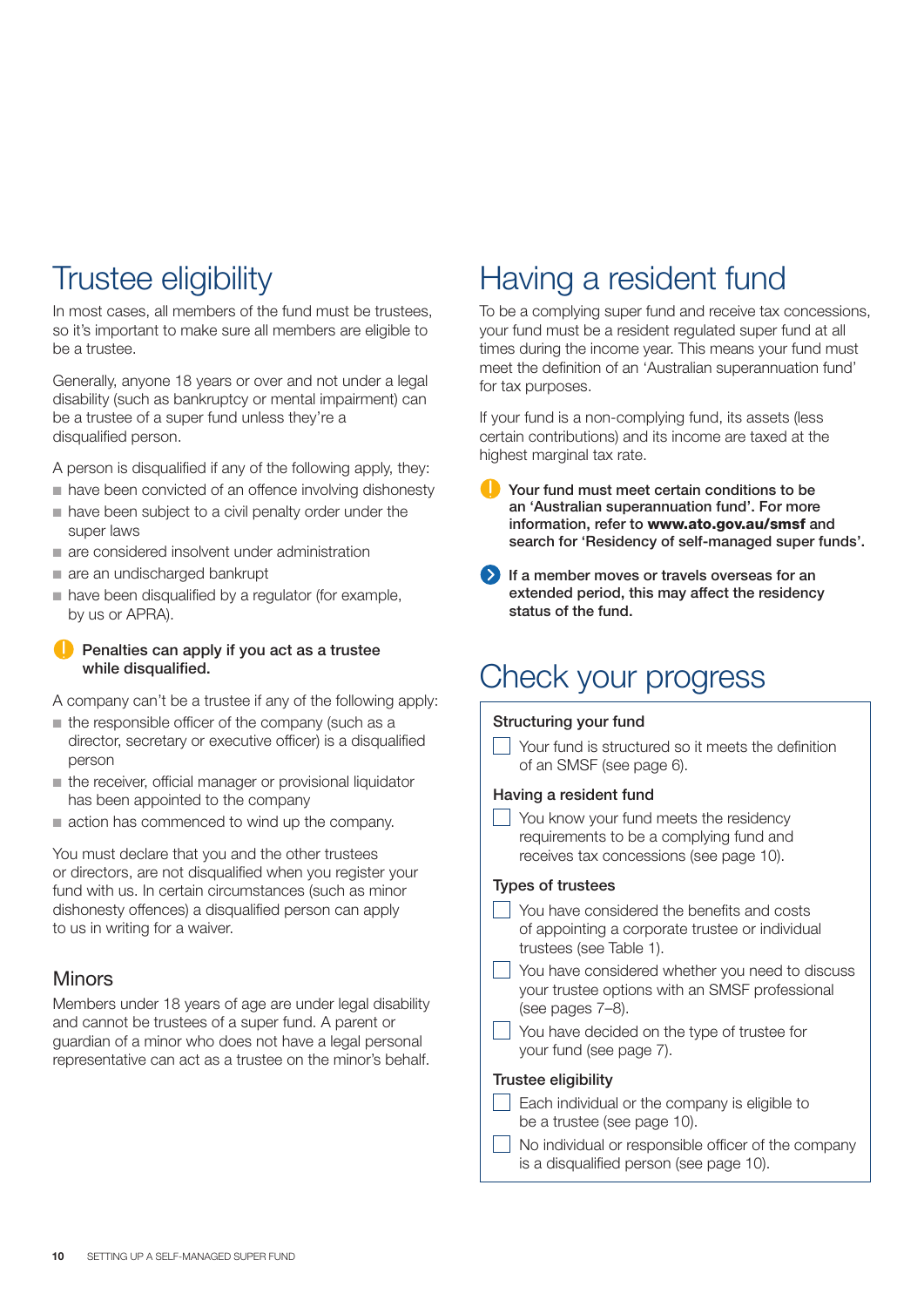## 03 Getting your fund started

### Once you've decided how to structure your fund, there are steps you must take to get it started.

It's important to set up your fund correctly so:

- it's a complying super fund and qualifies for tax concessions
- you protect your retirement savings
- you avoid penalties
- your fund is able to pay specific benefits
- it's as easy as possible to administer.

An SMSF professional can help you set up your fund. For example:

- a legal practitioner can draft your fund's trust deed
- an accountant or administrator can help you organise the paperwork and register your fund with us
- a financial adviser can help you prepare an investment strategy.

Many SMSF professionals also offer packages or kits to make the process easier. If you purchase a package or kit, it's important to make sure the trust deed complies with the latest changes to the law and is unique to:

- your fund
- its objectives
- **vour members' circumstances.**
- **If you use an SMSF professional to help you set up your fund, you're still responsible for making sure it's done correctly.**

### An SMSF is a trust

As all SMSFs are trusts, there are certain steps you must follow under trust law to set up your fund correctly.

A trust is an arrangement where a person or company (the trustee) holds assets (trust property) in trust for the benefit of others (the beneficiaries). A super fund is a special type of trust, set up and maintained for the sole purpose of providing retirement benefits to its members (the beneficiaries).

To create a trust, you must have:

- trustees
- a trust deed
- property (assets)
- identifiable beneficiaries
- the intention to create a trust.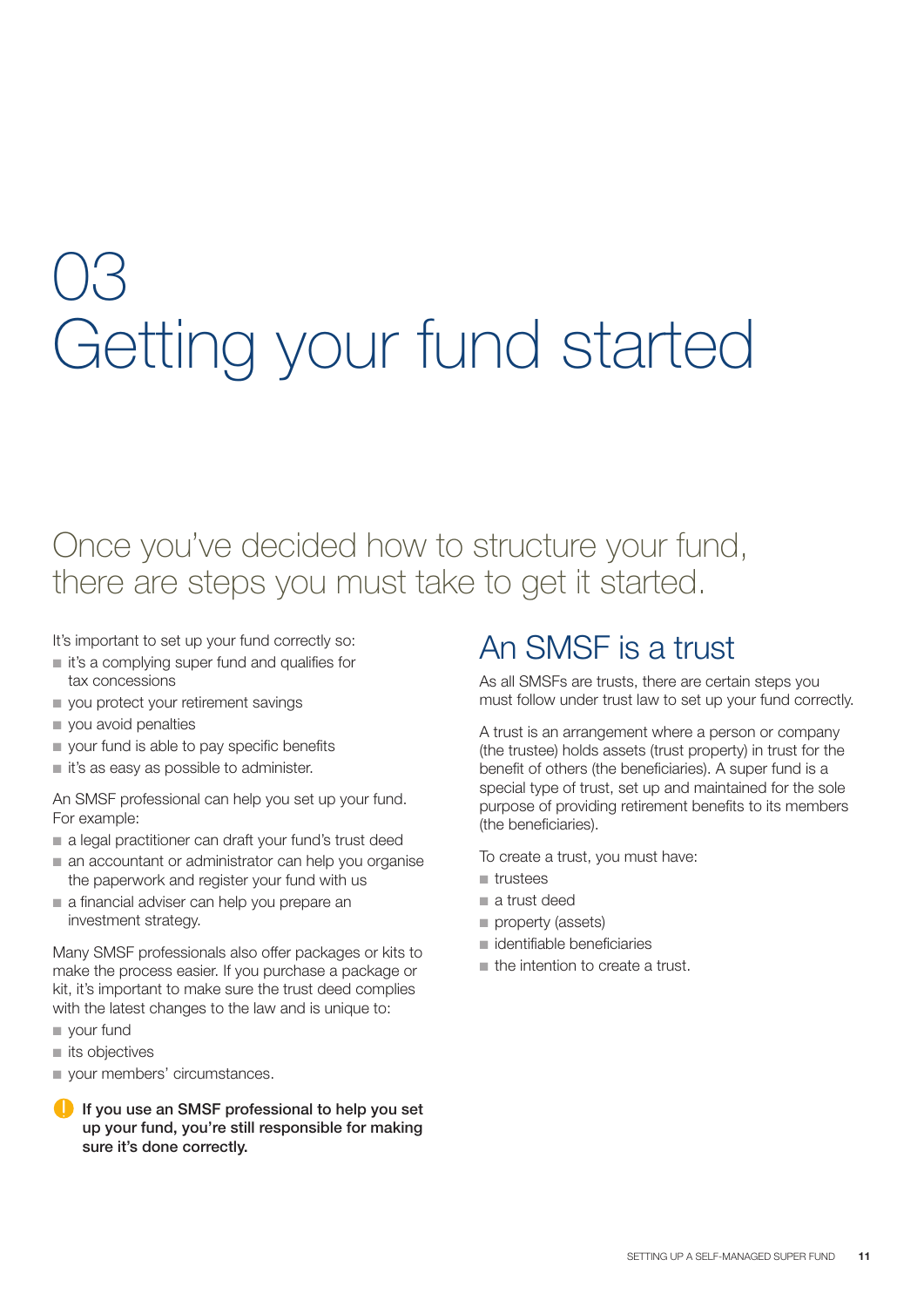### Obtaining a trust deed

A trust deed is a legal document that sets out the rules for establishing and operating your fund. Together with the super laws, they form the fund's governing rules and detail the:

- powers, duties and responsibilities of the fund's trustees
- rights of the members
- scope of the operation of the super fund (what can and can't be done within the super laws).

An SMSF professional can help you organise a trust deed for your fund, but as it's a legal document, you need to make sure it's prepared by someone qualified to do so.

The trust deed covers areas such as:

- the fund's objectives
- who the trustees are
- who can be a trustee
- how trustees are appointed or removed
- who can be a member
- when contributions can be made
- how benefits can be paid (pension or lump sum) within SISA requirements
- when benefits can be paid
- how to appoint professional advisers (such as an auditor)
- the procedures for winding up the fund.

The trust deed must be tailored to your fund and correctly drafted to meet its objectives and the members' needs (for example, allowing for the payment of specific benefit payments). It must also meet all the requirements of the relevant super laws.

If your fund has individual trustees, the trust deed needs to state that the fund's sole purpose is to pay retirement benefits or death benefits to members' beneficiaries.

All trustees must **sign and date** the trust deed and ensure it is properly executed according to the relevant state or territory laws.

#### **All trustees are bound by the trust deed and are equally responsible if its rules are not followed, so it's important that all trustees understand the contents of the deed.**

As a trustee, you need to make sure the trust deed is regularly reviewed and updated so it complies with the super laws (including changes to the law) and the members' needs.

### Appointing trustees

Once you've decided on the type of trustee(s) for your fund, the next step is to appoint them. New funds usually appoint trustees under the fund's trust deed.

Remember, for your fund to be an SMSF, generally all members of the fund must be trustees or directors of the corporate trustee (see 'Structuring your fund' on page 6).

All trustees and directors must consent in writing to being appointed and you need to keep these records for at least 10 years.

### Holding fund assets

To be legally established, your fund needs to hold assets. The trustees hold the fund's assets in trust for the benefit of the members.

Your fund is usually established in this way when the members make a contribution to the fund. A contribution can take the form of money or a transfer of certain assets – for example, listed shares and securities.

You must open a bank account for the fund before a member can make a cash contribution (see 'Opening a bank account' on page 14).

#### **For more information about contributions. see 'Accepting contributions and rollovers' on page 17.**

#### Ownership of your fund's assets

One of your trustee responsibilities is to ensure the assets of the fund are protected and are held separately from your own assets.

Assets should be recorded in a way that:

- distinguishes them from the trustees' personal or business assets
- clearly shows legal ownership by the fund.

This can protect fund assets in the event of a creditor dispute and prevent costly legal action to prove who owns them.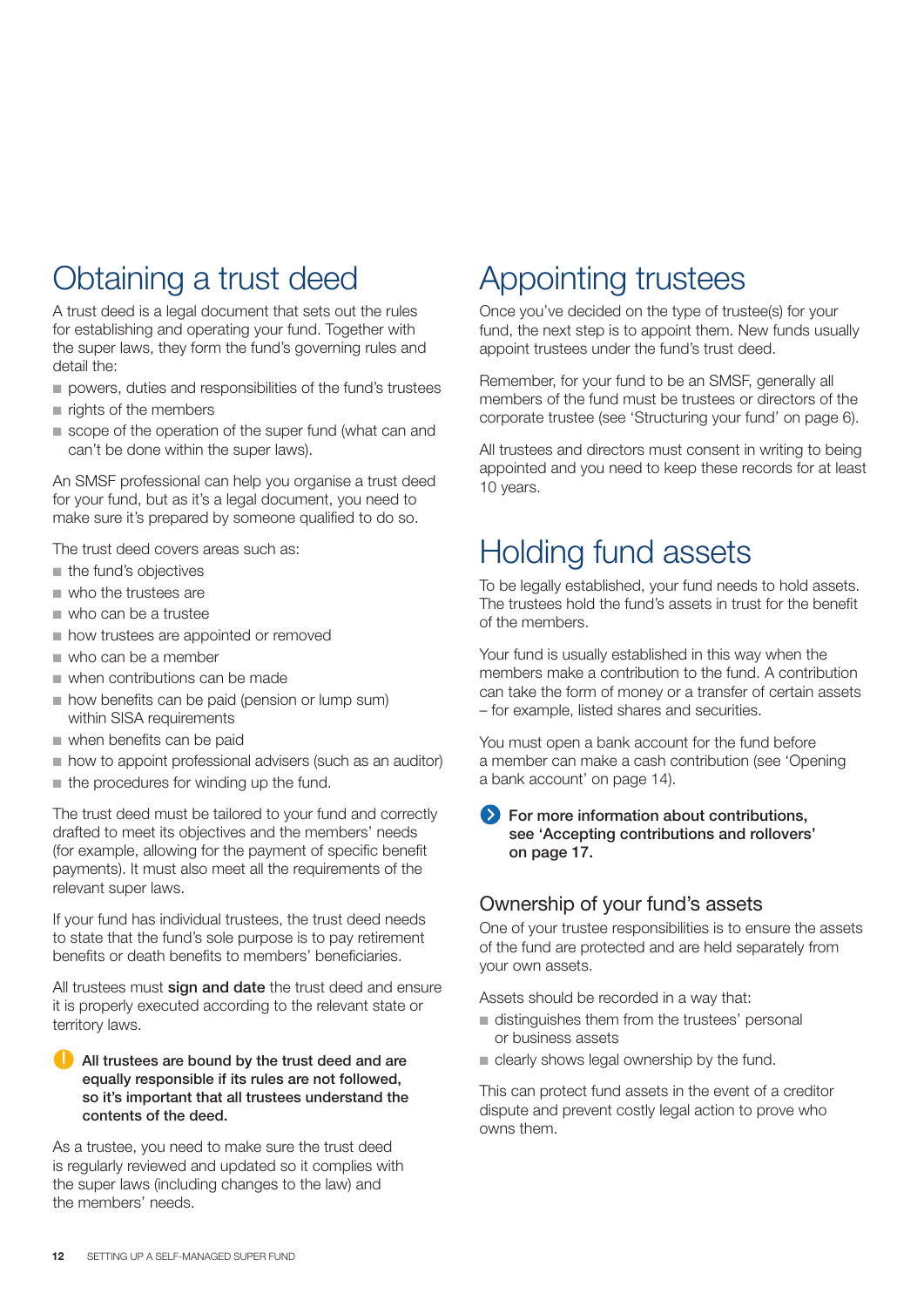Depending on the types of trustees chosen, fund assets (other than money) should be held in the name of either:

- the individual trustees as trustees for the fund
- the corporate trustee as trustee for the fund.

The assets can't be held in the name of a trustee or member as an individual.

#### **Examples**

The Jones Family Super Fund has two individual trustees, Bill and Penny Jones. Where legally possible, the fund's assets need to be held in the name of Bill and Penny Jones as trustees for the Jones Family Super Fund.

The Anderson Super Fund has a corporate trustee, ABC Pty Ltd. Where possible, the fund's assets need to be held in the name of ABC Pty Ltd as trustee for the Anderson Super Fund.

In some states, where it's not possible to use the name of the fund, you need to clearly show and document your fund's ownership of the asset, for example by using:

- a caveat
- legal instrument, or
- declaration of trust.

 **For more information, refer to www.ato.gov.au/smsf and search for 'Selling or transferring assets' (NAT 70642).**

### Signing a trustee declaration

If you're a new trustee (or director of a corporate trustee) you must sign a declaration, in the approved form, within **21 days** of becoming a trustee or director.

By signing the declaration, you're stating you understand your duties and responsibilities as a trustee or director of the corporate trustee.

You must keep the signed declaration for as long as you are a trustee (or director of the corporate trustee). If this period is less than 10 years, it must be retained for at least 10 years.

The declaration must be available for us to see if we request it as part of an audit or review.

- **If you don't sign and retain the declaration, or make it available to us when we request it, penalties may be imposed.**
- **To obtain a copy of the** *Trustee declaration* **(NAT 71089), visit our website at www.ato.gov.au and search for 'Trustee declaration'.**

### Recording each member's tax file number (TFN)

When a member joins your fund, it's important you record their TFN. You'll also be asked to provide each trustee's or director's TFN when you register the fund with us.

If a member has not quoted their TFN:

- your fund can't accept certain contributions made on their behalf, including personal and eligible spouse contributions
- your fund needs to pay extra tax on some contributions made to that member's account, including
	- employer and salary sacrifice contributions
	- personal contributions the member claims as an income tax deduction
- the member may not be able to receive the super co-contribution.
- **EXECUTE:** For more information about TFNs and how we **tax contributions refer to www.ato.gov.au/smsf – 'In detail' – 'Print publications' and select 'Running a self-managed super fund' (NAT 11032).**

### Registering with us

Once your fund is legally established (by executing the trust deed and setting aside assets for the benefit of members) and all trustees have signed a trustee declaration, you must register your fund with us.

When registering your fund, you should elect for it to be regulated, and do this within 60 days of establishing your fund.

You:

- will be provided with a TFN and ABN
- can register for GST.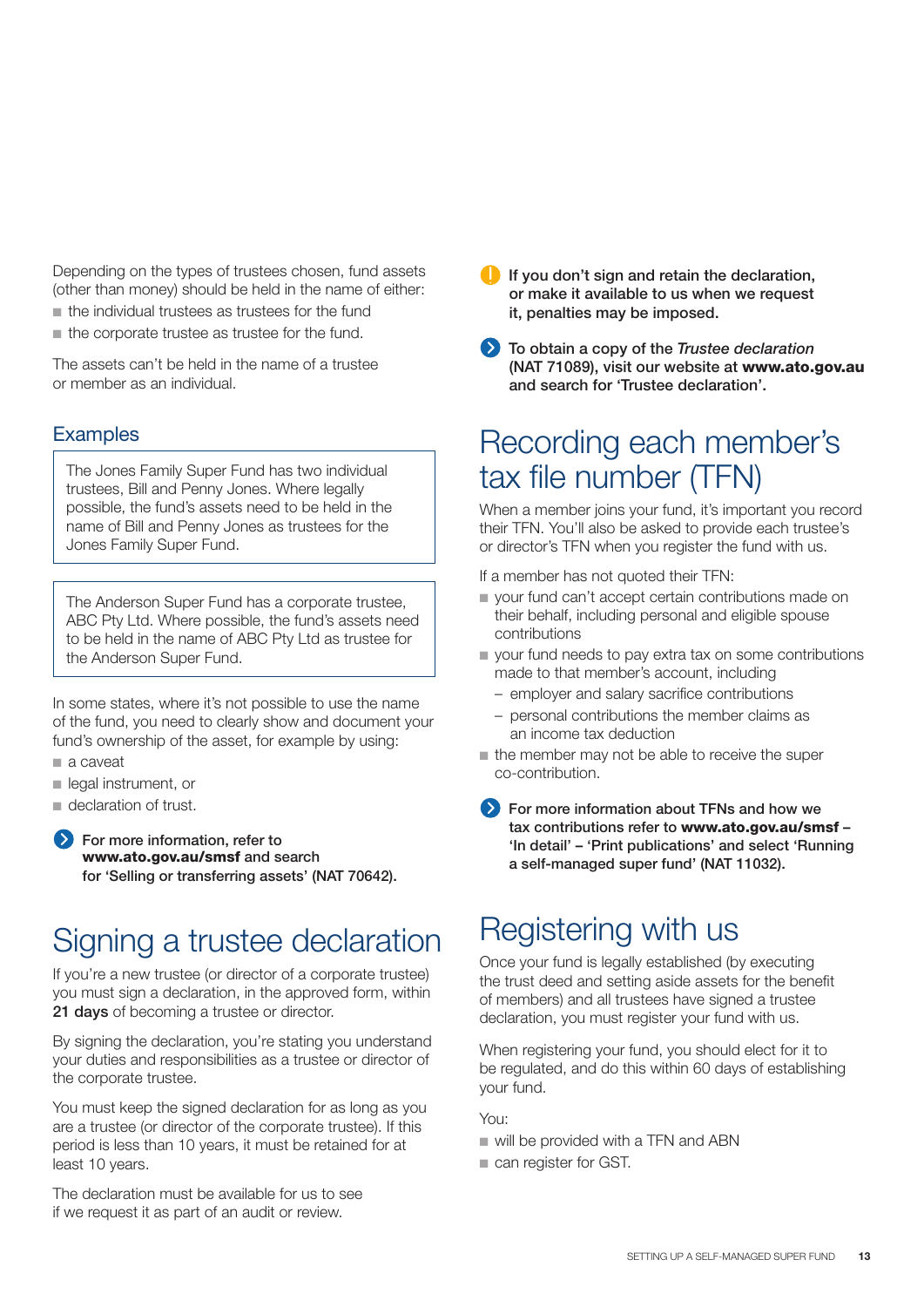#### **EXECUTE:** You can do this either:

- online via the Australian Business Register **at www.abr.gov.au**
- by completing the *ABN registration for superannuation entities* **(NAT 2944) form and lodging it with us. You can obtain a copy, by phoning us on 1300 720 092.**

#### Electing for your fund to be regulated

For your fund to be a complying fund and receive tax concessions, elect for it to be regulated and comply with the super laws.

You need to make the election within **60 days** of establishing your SMSF; otherwise, we may not accept your fund as a regulated fund. Generally, your fund is established after the trust deed has been signed and the first contribution is made.

Funds that are not regulated are not SMSFs. Non-regulated funds are not entitled to tax concessions and the members' employers (and members who are self-employed) can't claim deductions for contributions they make to the fund.

If you make the election more than 60 days after you establish the fund, tell us your reasons for the delay in writing.

Once you have asked us to regulate your fund and we accept your election, the election can't be reversed. Your fund will continue to be regulated until it's wound up.

Once we receive your application, we will review it to determine if we accept your request to become a regulated SMSF. We may ask you to provide various documents in order to finalise your application, including:

- a copy of the trust deed of the fund
- copies of minutes from trustee meetings
- details of the investment strategy outlining the proposed asset allocation of the fund
- copies of the acquisition or transfer contract for all assets acquired by the fund, if applicable
- details (including amounts) of any proposed rollovers from other funds to your fund
- copy of the signed trustee declaration form for all individual trustees and/or the directors of the corporate trustee
- evidence of bank account details for the fund.

#### Obtaining a TFN and ABN

We allocate a TFN and an ABN to all funds that register with us.

Once we give you an ABN, we place some of your fund's details on the Australian Business Register and Super Fund Lookup.

Once we fully approve your application, we place all your fund details on Super Fund Lookup.

Other super funds can use Super Fund Lookup to check whether your fund is an eligible fund for transferring super benefits.

**B** To access Super Fund Lookup, visit **www.superfundlookup.gov.au**

#### Registering for GST

You must register the fund for GST if its annual turnover is greater than \$75,000. Annual turnover does not include contributions, gross income from financial supplies (including interest and dividends), residential rent or income generated outside Australia. It does include gross income from the lease of equipment or commercial property.

Your fund must have an ABN to register for GST.

### Opening a bank account

You need to open a bank account in your fund's name (not your name or any other entity's name):

- to manage the fund's operations
- to accept cash contributions and rollovers of super benefits.

Contributions and rollovers are deposited into the fund's account. The money is:

- invested, according to the fund's investment strategy
- used to pay the fund's expenses and liabilities.

Earnings on fund investments are also credited to the fund's account.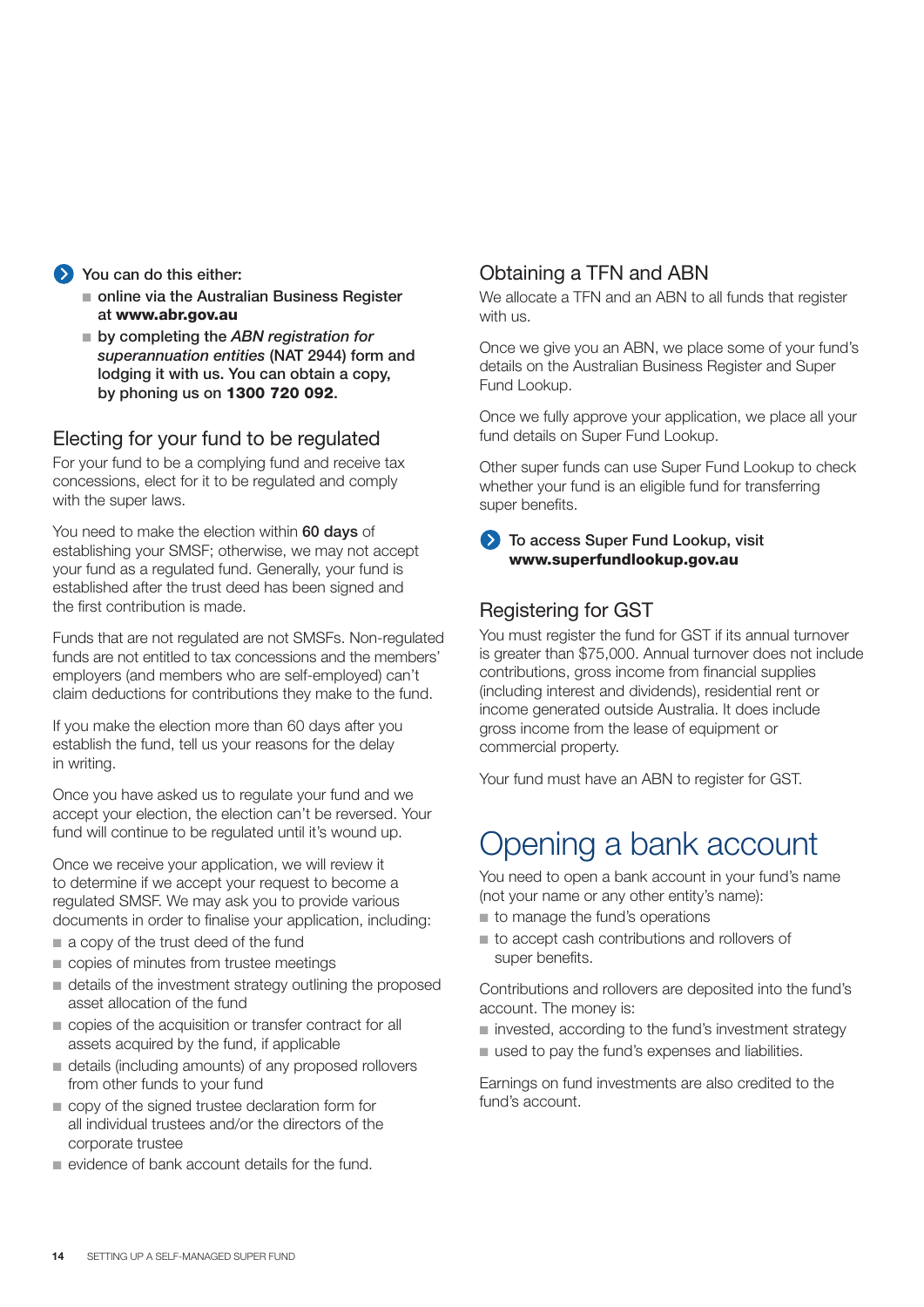Although you don't have to open a separate bank account for each member, you must keep a separate record of their entitlement (called a 'member account'). Each member account will record:

- contributions made on behalf of the member
- any fund investment earnings allocated to them
- payments of any super benefits.

The fund's bank account must be kept separate to each of the trustees' individual bank accounts and any related entity's bank accounts.

We recommend you use safeguards, such as joint bank account signatories, to protect the assets of the fund.

**All your fund's assets (including money) must be kept separate from your personal or business assets.**

### Check your progress

| Obtaining a trust deed                                                                                                                                  |
|---------------------------------------------------------------------------------------------------------------------------------------------------------|
| You have organised a trust deed for your fund (see page 12).                                                                                            |
| The trust deed is tailored to the fund, its objectives and the member's circumstances, and meets<br>all the requirements of super laws (see page 12).   |
| All trustees have read and understand the trust deed (see page 12).                                                                                     |
| The trust deed has been signed by all trustees, dated and properly executed (see page 12).                                                              |
| <b>Appointing trustees</b>                                                                                                                              |
| You have appointed individual trustees or a corporate trustee to manage your fund (see page 12).                                                        |
| All trustees or directors have consented in writing to their appointment (see page 12).                                                                 |
| <b>Holding fund assets</b>                                                                                                                              |
| The fund has assets (usually by making an initial contribution to the fund) (see page 12).                                                              |
| The fund's assets are held in the name of the trustee(s) (see page 13).                                                                                 |
| Signing a trustee declaration                                                                                                                           |
| All trustees or directors of the corporate trustee have signed a trustee declaration within 21 days<br>of becoming a trustee or director (see page 13). |
| All trustees or directors know they need to retain the declaration and make it available to us<br>if requested (see page 13).                           |
| Recording each member's TFN                                                                                                                             |
| You have a record of each member's TFN (see page 13).                                                                                                   |
| Registering with us                                                                                                                                     |
| You have elected for your fund to be regulated within 60 days of establishing it (see page 13).                                                         |
| You have received a TFN for the fund (see page 13).                                                                                                     |
| You have received an ABN for the fund (see page 13).                                                                                                    |
| You know whether or not your fund needs to register for GST (see page 13).                                                                              |
| Opening a bank account                                                                                                                                  |
| You have opened a bank account in the name of the fund (see page 14).                                                                                   |
| You know you must keep a record of each member's benefit in the fund (see page 15).                                                                     |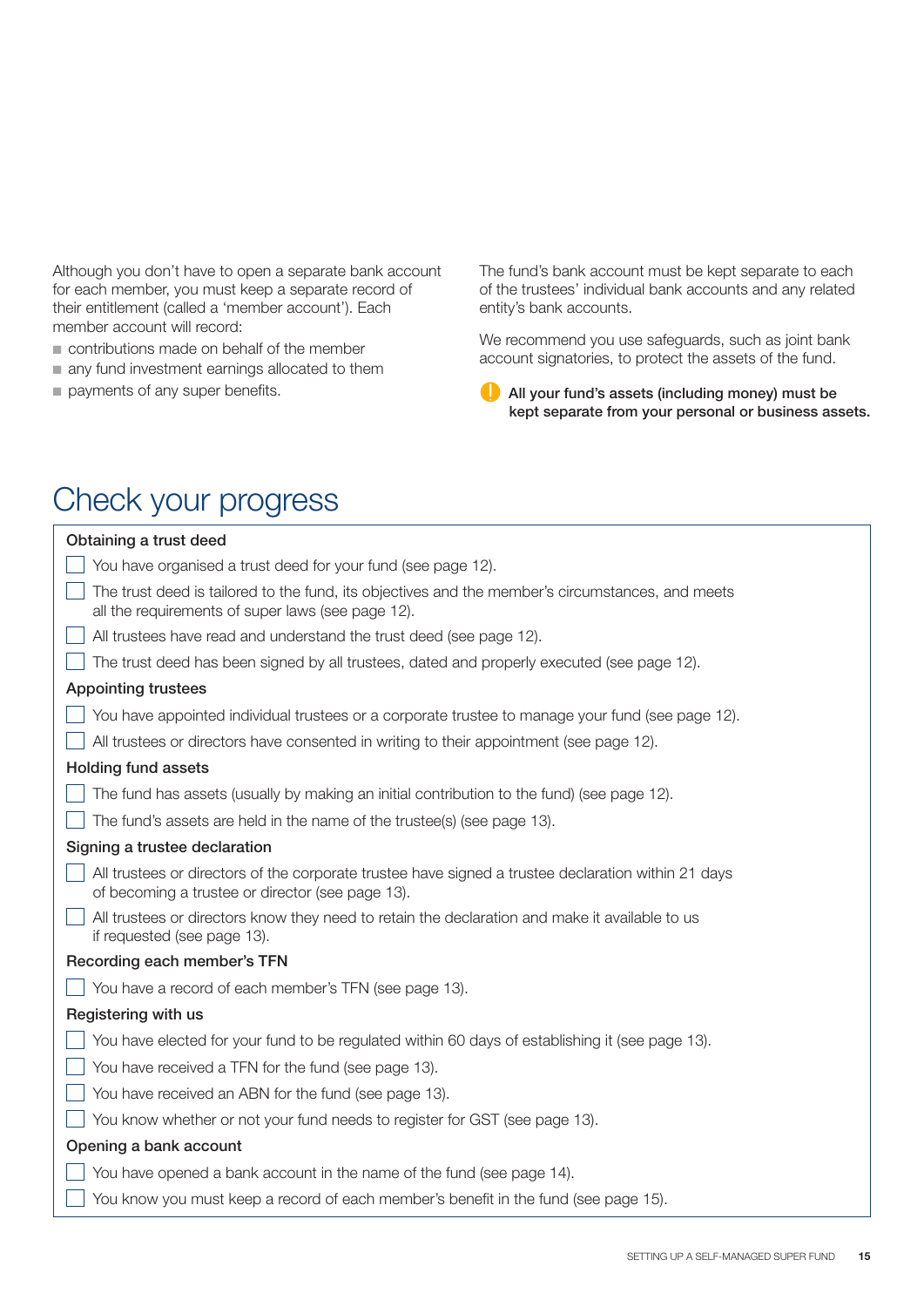## 04 Starting to operate your fund

### Once your fund is legally established, there are a number of steps you must put in place as a trustee or director.

The following information will help you get started.

 **For more detailed information about these topics, refer to www.ato.gov.au/smsf – 'In detail' – 'Print publications' and select 'Running a self-managed super fund' (NAT 11032).**

### Preparing an investment strategy

Before you start making investments, you must prepare an investment strategy.

An investment strategy sets out how you plan to achieve the fund's investment objectives. It provides you and the other trustees with a framework for making investment decisions to increase member benefits for their retirement.

A financial adviser can help you prepare an investment strategy, but you and the other trustees are responsible for managing the fund's investments.

There is no prescribed format for the investment strategy, but it must reflect the purpose and circumstances of the fund and its members.

When preparing your investment strategy, consider the following:

- diversification (investing in a range of assets and asset classes)
- the risk and likely return from investments, to maximise member returns
- the liquidity of fund's assets (how easily they can be converted to cash to meet fund expenses)
- the fund's ability to pay benefits when members retire and other costs the fund incurs
- the members' needs and circumstances.

Your investment strategy should be in writing so you can show your investment decisions comply with it and the super laws.

**For more information about preparing an investment strategy and helpful tips on investing, refer to the ASIC consumer website at www.moneysmart.gov.au**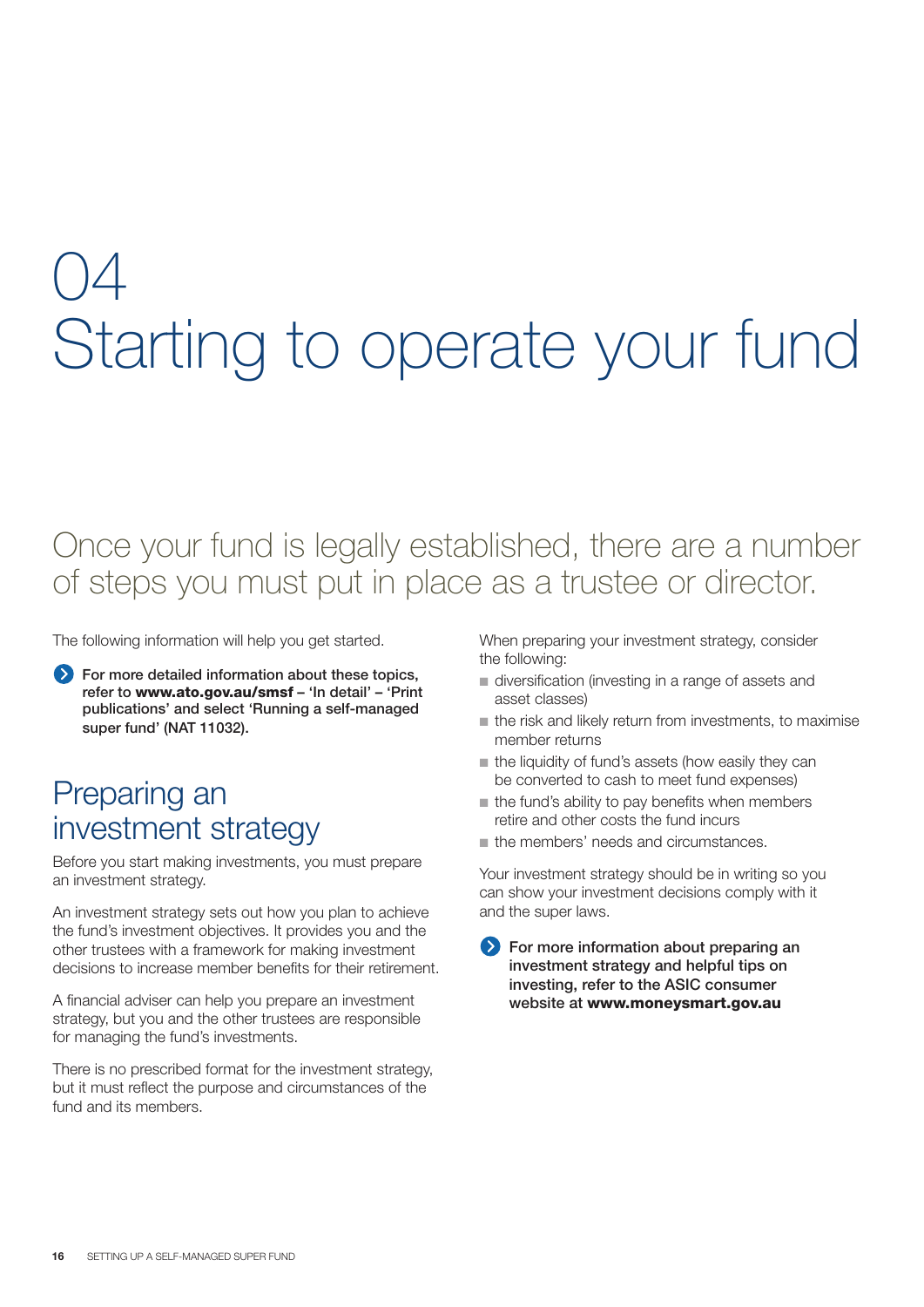### Accepting contributions and rollovers

As a trustee, you must know the rules for accepting contributions and rollovers. These rules are set out in:

- your fund's trust deed
- the super laws.

Make sure any contributions and rollovers are:

- properly documented, including the amount, type and breakdown of components
- allocated to the correct member's account.

#### **Contributions**

A contribution is a payment made to your fund in the form of money or an asset other than money (called an 'in specie' contribution).

You must allocate contributions to each member's account within 28 days after the end of the month that you receive them.

You must accept contributions according to:

- your fund's trust deed
- the 'contribution standards' in the super laws
- the contribution limits that apply (called 'contribution caps')
- any investment restrictions.

Whether your fund can accept contributions for a member will depend on:

- the type of contributions
- whether the contribution exceeds the contribution caps
- the age of the member
- whether they have quoted their TFN.

Provided the governing rules of your fund allow it, your SMSF can generally accept:

- employer contributions
- personal contributions
- salary sacrifice contributions
- super co-contributions
- eligible spouse contributions.

As a trustee, you generally can't acquire non-cash assets from related parties, such as:

- fund members
- their families and partners
- related companies and trusts.

There are some significant exceptions including:

- listed shares and securities
- business real property (land and buildings used wholly and exclusively in a business).

Remember, you should also consider how capital gains tax applies before you transfer or sell any assets to the fund as an 'in specie' contribution.

#### Example

A member of XYZ Super Fund owns a single residential property and wants to contribute it to the fund. The trustees can't accept the contribution as it would be a breach of the investment restrictions (because the member is a related party of the fund and the trustees can't acquire an asset from a related party unless an exception applies).

**You may incur a penalty if you fail to comply with the contribution standards and investment restrictions.**

#### Rollovers and transfers

Once your fund is established, a member can rollover or transfer some or all of their existing super benefits to it. Before they can do this, they need to provide proof to their former super fund that your SMSF is a regulated fund and is eligible to receive rollovers. They can do this by visiting **www.superfundlookup.gov.au**

Members can use a *Request to transfer whole balance of*  superannuation benefits between funds (NAT 71223) form to roll over the whole balance of their super benefits to your fund. They must also meet the requirements of the fund they are leaving.

Generally, when the ABN of your fund first appears on Super Fund Lookup, a message will show that the application is still being processed and provide an estimated date for completion. When your fund's application has been processed and approved, the status of your fund will be updated to appear on Super Fund Lookup as 'Registered – Status not determined'. Your fund will keep this status until it has lodged its first tax return and has been issued with a notice of compliance. Super funds cannot roll over your super benefits to your fund while your application is being processed.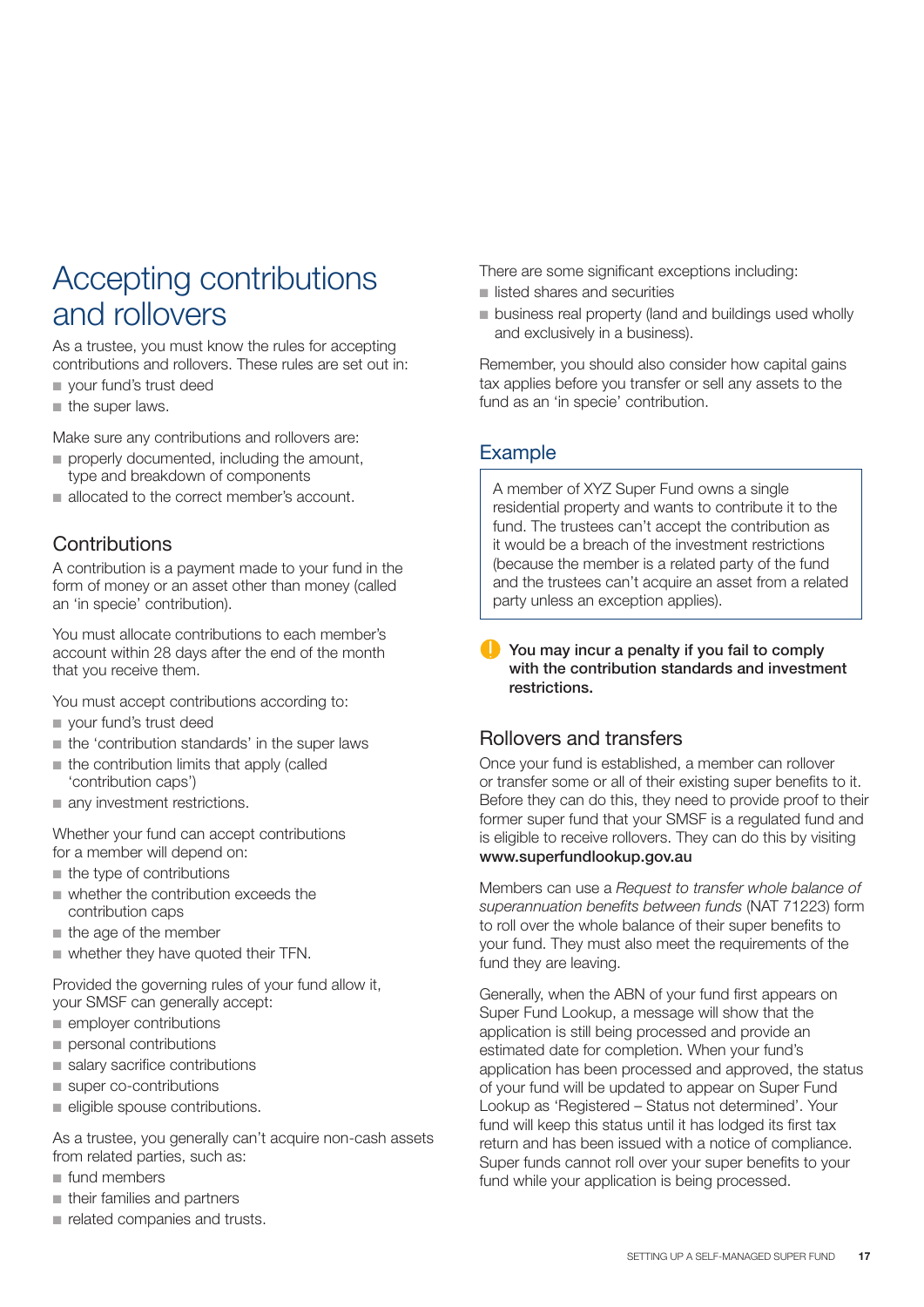- **Other super funds cannot process a rollover request until the status of your fund has been updated on Super Fund Lookup to 'Registered – Status not determined'.**
- **You must register your members correctly at the registration point as super funds will verify the details of members requesting the rollover to ensure they are a member of your fund. If the members are not registered or not registered correctly this may delay any rollovers into your fund.**
- **1** To obtain this form, refer to **www.ato.gov.au/super – 'Calculator, rates and forms' – 'Forms and instructions' and select 'Request to transfer whole balance of superannuation benefits between funds' (NAT 71223).**

If a member only wants to roll over part of their super benefits from another fund, they must contact the fund directly to organise the paperwork. The fund will complete a *Rollover benefits statement* (NAT 70944). The completed statement will be sent to your fund within seven days of paying the rollover payment and a copy to the member within 30 days.

Rollovers and transfers are not treated as contributions in the fund.

### Record keeping

As an SMSF trustee, you are responsible for keeping proper and accurate fund records.

You must keep certain records under the super, tax and other laws, which show you:

- meet your tax and audit obligations
- operate your fund efficiently.

Keeping good records will:

- provide you with an accurate history of your fund
- support the decisions you (and other trustees) make on the fund's behalf
- help us and approved auditors work out whether you have complied with the super laws.

When setting up your fund, consider:

- how you'll manage the fund's records
- whether you'll appoint an SMSF professional to help you.

Records you must keep include:

| <b>Administrative records</b>                                                       | <b>Financial and tax records</b>                                                           |
|-------------------------------------------------------------------------------------|--------------------------------------------------------------------------------------------|
| Minutes of trustee meetings<br>and decisions (where fund<br>matters were discussed) | Accounting records to<br>explain the transactions<br>and financial position of<br>the fund |
| Records of change in fund<br>details (such as trustees)                             | Statement of financial<br>position (balance sheet)                                         |
| Trustee declarations                                                                | Annual operating statement<br>(profit and loss)                                            |
| Written consents to act<br>as trustee                                               | Records needed to prepare<br>your fund's annual returns<br>and accounts                    |
| Records needed to<br>complete your fund's<br>annual audit                           | Annual returns                                                                             |
| Audit reports                                                                       | Records that explain your<br>fund's assessable income<br>and deductible expenses           |
| Trust deed                                                                          | Documents showing<br>ownership of fund assets                                              |
| Investment strategy                                                                 | Bank account statements                                                                    |
| Registration documents<br>(ABN, TFN and GST<br>notifications)                       | Records to show<br>contributions, rollovers<br>and payments to members                     |
| Notice of fund<br>compliance (received<br>after first year's audit)                 | Record of each member's<br>account                                                         |
| Death benefit nominations                                                           | PAYG payment summaries                                                                     |
| Letter of engagement<br>and management letter<br>(see page 23)                      |                                                                                            |

Generally, records need to be kept for a minimum of five or 10 years. For example, keep:

- financial records, such as accounts, for a minimum of five years
- non-financial records, such as minutes of meetings and decisions, for at least 10 years.

If you use an SMSF professional, you should discuss with them what records they will look after and which ones you will keep.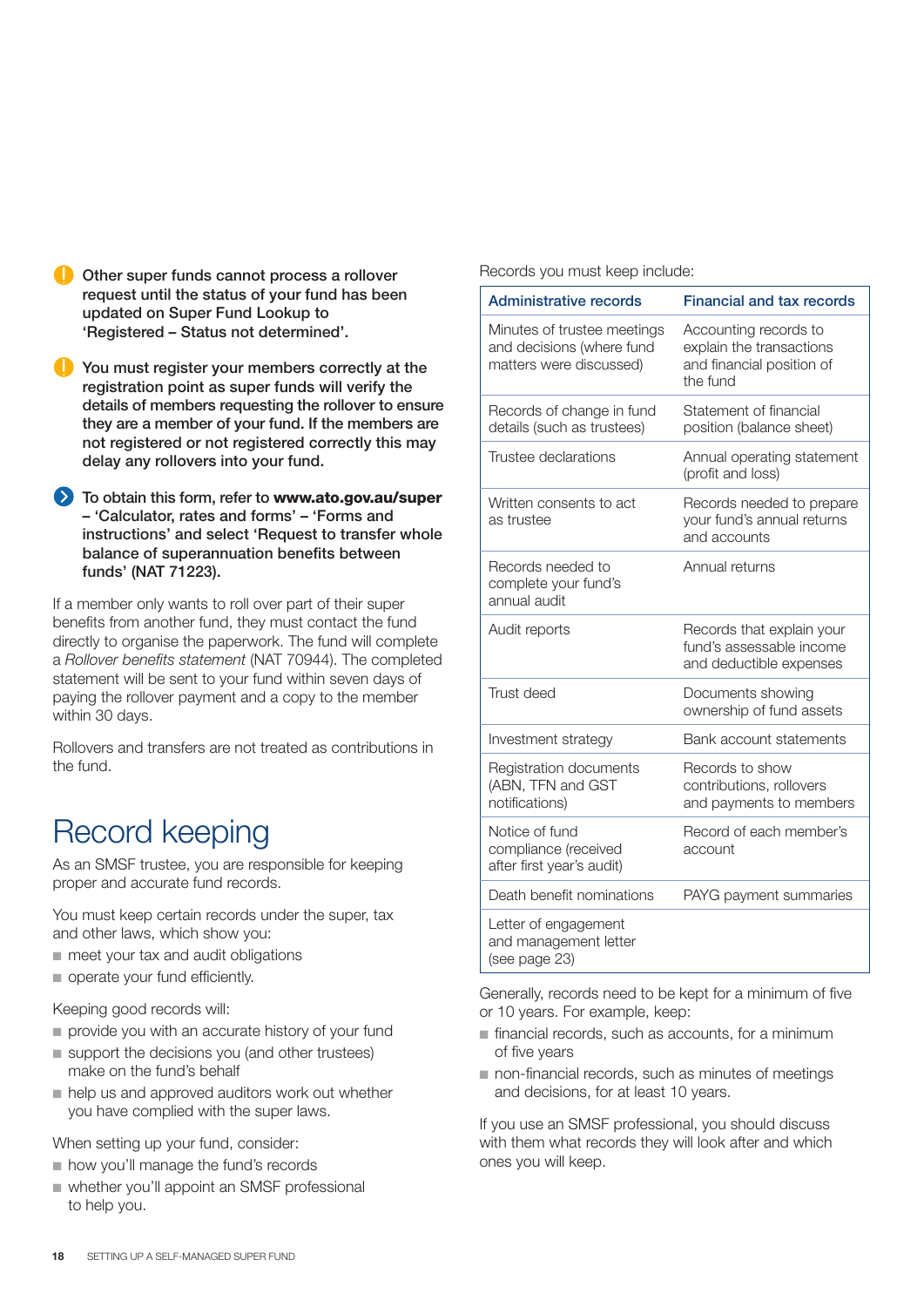### Appointing SMSF professionals

Under the super laws, you must appoint an independent approved auditor to audit your fund's operations each year.

**Example 3 For more information, see 'Appointing an independent approved auditor' on page 23.**

In certain circumstances, you must appoint an actuary and obtain an actuarial certificate if your fund starts to pay a pension to a member. An actuary works out:

- whether your fund can meet its pension liabilities
- what assets are being used to fund pension payments to members, as the income from these assets is exempt from tax.

#### **EXT** For more information about when to use an **actuary, refer to www.ato.gov.au/smsf – 'In detail' – 'Print publications' and select 'Running a self-managed super fund' (NAT 11032).**

When you set up your fund, consider whether to use one or more SMSF professionals to help you manage the fund. For example:

- a **tax agent** can complete and lodge your fund's annual income tax and regulatory return, provide you with taxation advice and represent you in your dealings with us
- an **accountant** can help prepare your fund's accounts and its annual financial position and operating statements
- a **fund administrator** can help you manage the day-to-day running of your fund and meet your annual reporting and administrative obligations
- a **legal practitioner** can review and update your fund's trust deed and give you advice on such things as divorce, estate planning or disputes between trustees
- a **financial adviser** can help you prepare an investment strategy and provide you with financial and investment advice.

Sometimes, a professional can take on more than one role in helping you manage your fund. For example, your fund's accountant will often also be your fund's tax agent. It is important to remember that you must use an independent auditor.

If you decide to use an SMSF professional, choose one who is qualified and right for you and your circumstances. To provide financial advice, a person must hold an Australian Financial Services License.

**You can check whether your financial adviser is appropriately licensed or authorised to provide such advice on the ASIC website at www.asic.gov.au**

Generally, only a registered tax agent can charge a fee to prepare and lodge your fund's tax return or provide you with tax advice.

- **You can check whether your tax agent is registered by going to the Tax Practitioners Board website at www.tpb.gov.au**
- **Even if you use a professional, the responsibility for running the fund and making decisions rests with you and the other trustees.**

### Paying super benefits to members

As a trustee, you must know the rules for paying benefits to members, so you know when and how they can be paid. These rules are set out in:

- your fund's trust deed
- the super laws (referred to as 'payment standards').

A member can only access all or part of their super benefits if they satisfy one of the conditions of release specified in the super laws.

- **Schemes that try to get your super money out of existing funds early are usually illegal and fraudulent. If you are caught in one of these schemes you will pay heavy tax and legal penalties.**
- **Example 3** For more information on what a condition of **release is and when a member meets it, refer to www.ato.gov.au/smsf – 'In detail' – 'Print publications' and select 'Running a self-managed super fund' (NAT 11032).**

If your fund's governing rules allow it, you can generally pay a super benefit as:

- a lump sum
- an income stream (pension or annuity)
- a combination of both.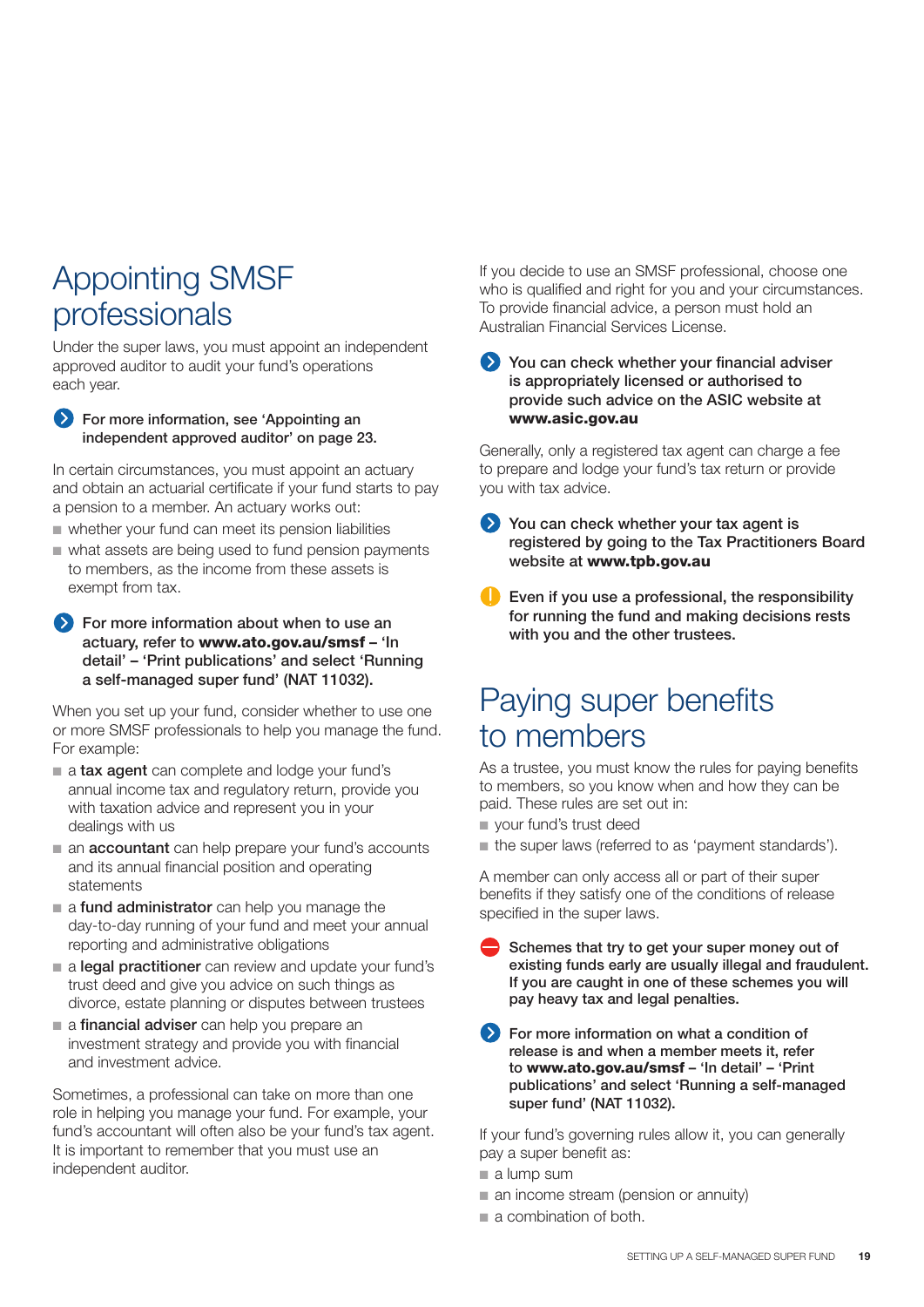Make sure all decisions for payment of benefits are properly documented, and that you comply with any reporting and administrative requirements, such as:

- registering for pay as you go (PAYG) withholding
- issuing payment summaries
- obtaining actuary certificates.

It's possible for your fund to pay super benefits and still have members contributing to it, as long as certain conditions are met.

**For more information about when and how super benefits can be paid and your reporting obligations, refer to www.ato.gov.au/smsf – 'In detail' – 'Print publications' and select 'Running a self-managed super fund' (NAT 11032).**

- **Beware of promoters who approach you to set up an SMSF to either:** 
	- withdraw some or all of your super earlier **than allowed under the law**
	- pay for things other than your retirement.

**These arrangements are illegal. If you access your super before you're legally entitled, severe penalties may apply to you, as well as anyone who receives the benefit.**

### Planning for the future

Setting up an SMSF is about more than just organising the paperwork to get started – it's about planning for the future. We recommend you, and the fund's members, consider things such as death benefit nominations and insurance.

**We have provided some general information about these topics below. However, for more information that is specific to your circumstances, we recommend you speak to an SMSF professional.**

#### Death benefit nominations

A **death benefit** is a payment made from a super fund on the death of a member. It's usually paid to either:

- one or more of the member's dependants (such as a spouse or child)
- their estate.

In some cases, it may be paid to a non-dependant.

#### **For more information about death benefits and how they are taxed, go to www.ato.gov.au and search for 'death benefit'.**

If the fund's trust deed permits, a member can nominate who they want their death benefit paid to, by way of a death benefit nomination.

A **death benefit nomination** is a notice given to the trustees setting out who to pay the death benefit to and in what proportion. It is either:

- binding it directs the trustees to pay the member's death benefit to a legal personal representative or dependant
- non-binding it notifies the trustees of the member's preferred beneficiaries, leaving the trustees to make the final decision.

If your fund does not have a valid binding nomination for a member, their death benefit is paid according to the fund's trust deed, with the trustees being guided, as appropriate, by any non-binding nomination.

#### **Insurance**

When your fund acquires new assets, such as real property and collectables, we recommend you insure these assets to protect the fund from financial loss.

Also consider arranging insurance to protect your fund's members (or their dependants) against death, injury, ill-health or income loss.

Insurance premiums your fund pays may be tax deductible.

#### Example

A commercial property owned by the trustees of XYZ Super Fund is destroyed by fire. Because the property was insured, the fund was compensated for its loss and the members' benefits were protected.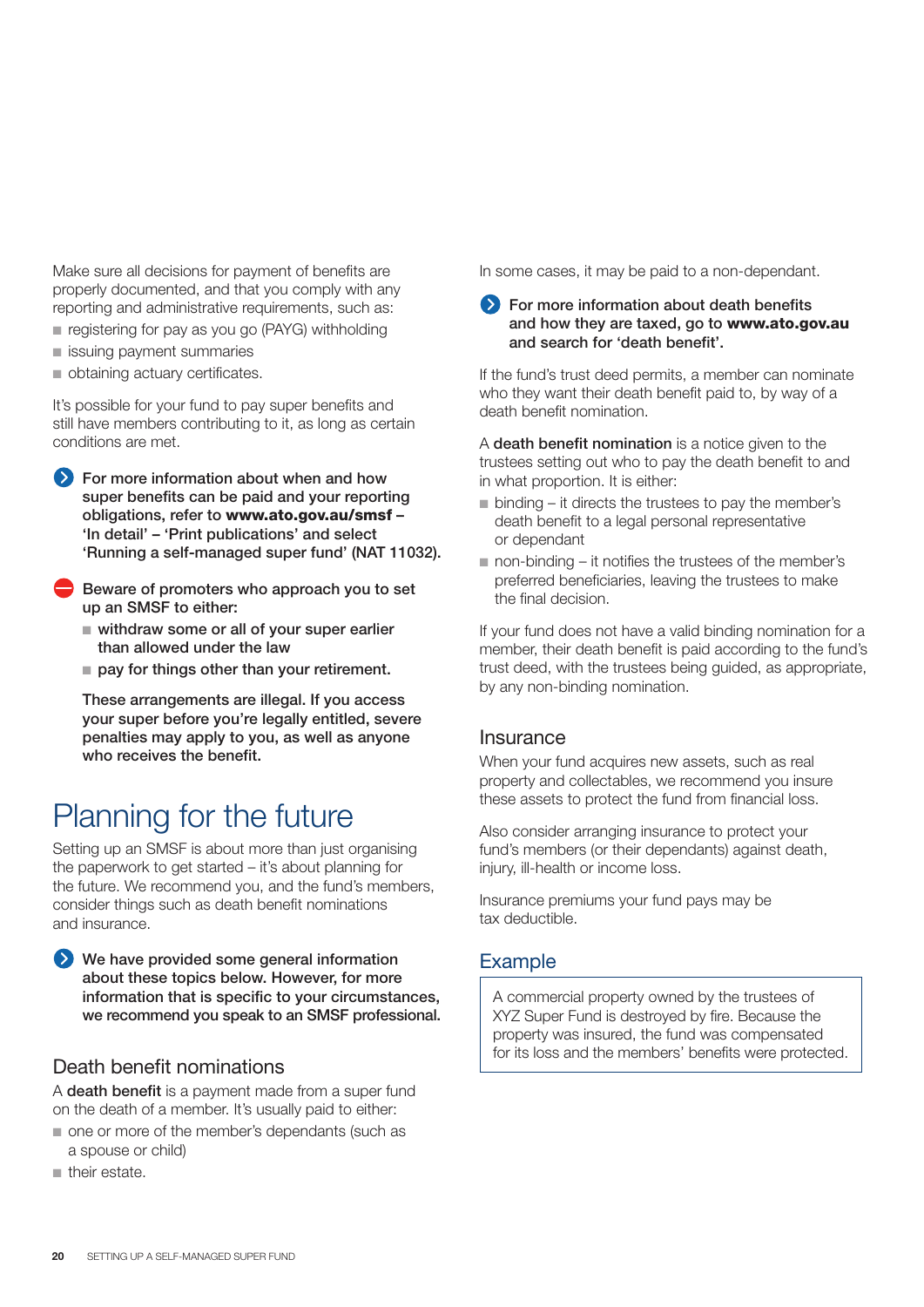### Check your progress

| Preparing an investment strategy<br>Your fund has a written investment strategy (see page 16).<br>The investment strategy is unique to the fund and the members' circumstances (see page 16).                                                                                                                                                                      |
|--------------------------------------------------------------------------------------------------------------------------------------------------------------------------------------------------------------------------------------------------------------------------------------------------------------------------------------------------------------------|
| All investments in the strategy comply with the super laws (see page 16).<br>Accepting rollovers and contributions<br>You have:<br>accepted contributions and rollovers to your fund according to the super laws and the fund's trust deed<br>e kept a record of all contributions and rollovers and allocated them to each member's account<br>(see pages 17-18). |
| Record-keeping<br>You have considered how you will manage the fund's records (see page 18).<br>You know your record keeping responsibilities (see page 18).                                                                                                                                                                                                        |
| <b>Appointing SMSF professionals</b><br>You have considered whether to use one or more SMSF professionals to help manage your fund (see page 19).<br>You know you need to appoint an independent approved auditor for each income year (see page 19).                                                                                                              |
| Planning for the future<br>The fund's members have considered whether to lodge a death benefit nomination with the trustees (see page 20).<br>You have considered obtaining life, disability or income protection insurance on the members' behalf (see page 20).<br>You have considered insurance to protect the fund's assets (see page 20).                     |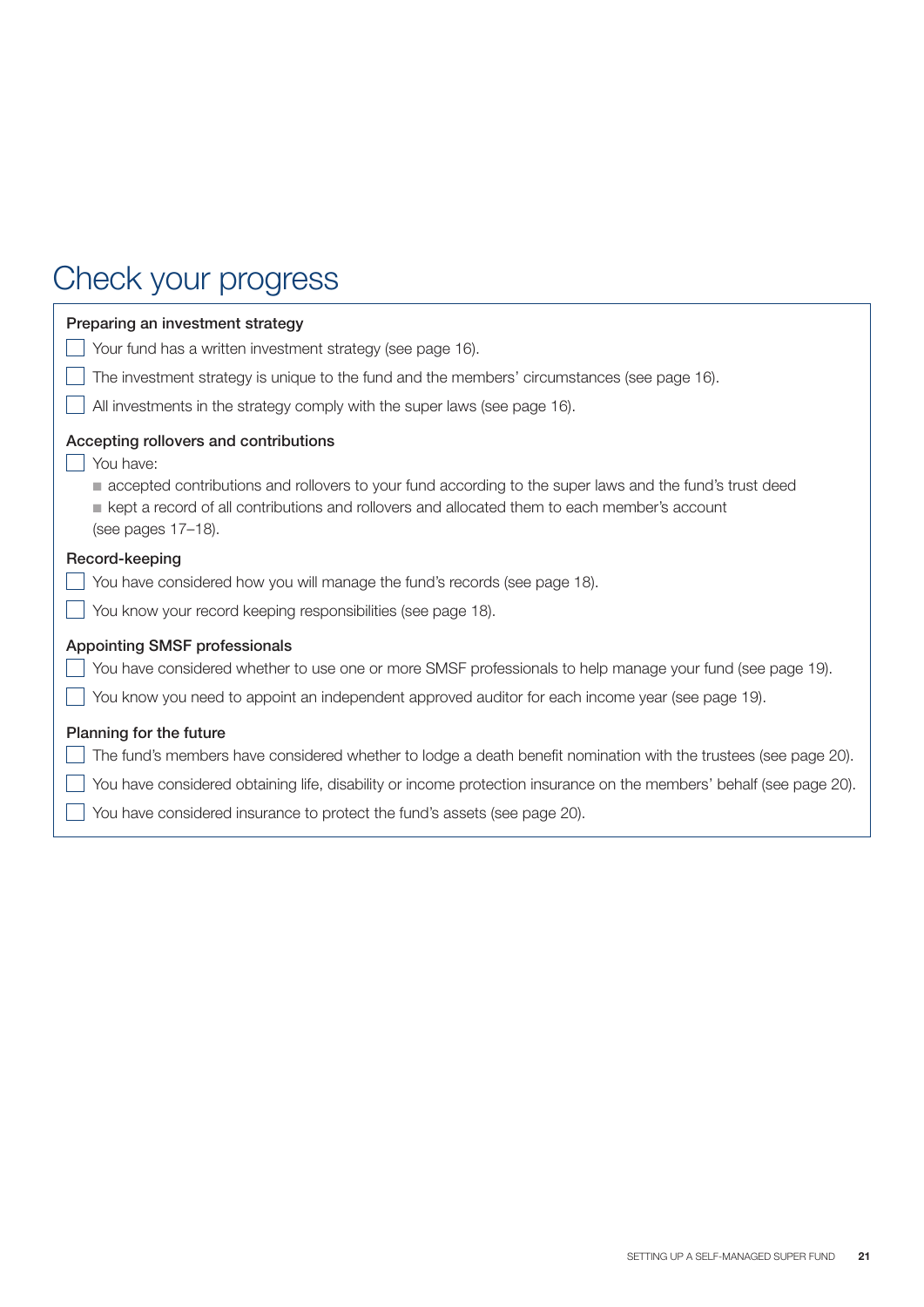## 05 Understanding your role and responsibilities

Complying with the super and tax laws is your responsibility, even if you use a super or tax professional, or a financial adviser. So it is important you understand what you need to do.

As a trustee, your duties and responsibilities include:

- making sure the fund's sole purpose is to pay retirement benefits to members or their beneficiaries in the event of their death
- accepting contributions and paying benefits (pension and lump sum) according to the super and tax laws
- making investment decisions and complying with any restrictions
- ensuring an independent approved auditor is appointed for each income year
- completing administrative tasks, such as lodging annual returns and record-keeping
- reviewing and updating the fund's trust deed and investment strategy.

You must tell us within **28 days** if there is a change in:

- trustees
- directors of the corporate trustee
- members
- contact details (contact person, phone and fax numbers)
- address (postal, registered or address for service of fund notices).
- **To tell us about changes to your fund:**
	- use our online service at **www.abr.gov.au** if **you have an AUSkey or ATO digital certificate**
	- lodge a *Change of details for superannuation entities* **(NAT 3036) form.**

To avoid penalties, make sure you understand and comply with your duties and responsibilities under the super and tax laws. If you don't comply, we can:

- impose administrative penalties
- arrange an enforceable undertaking with you to rectify the contravention
- make your fund non complying (which means your fund loses its tax concessions)
- disqualify you as a trustee
- **prosecute in the most serious cases.**
- **If you find you're having difficulties, it's important you tell us early.**
- **EXECUTE:** For more information about your duties and **responsibilities as trustee, and the penalties that may apply if you don't comply, refer to www.ato.gov.au/smsf – 'In detail' – 'Print publications' and select 'Running a self-managed super fund' (NAT 11032).**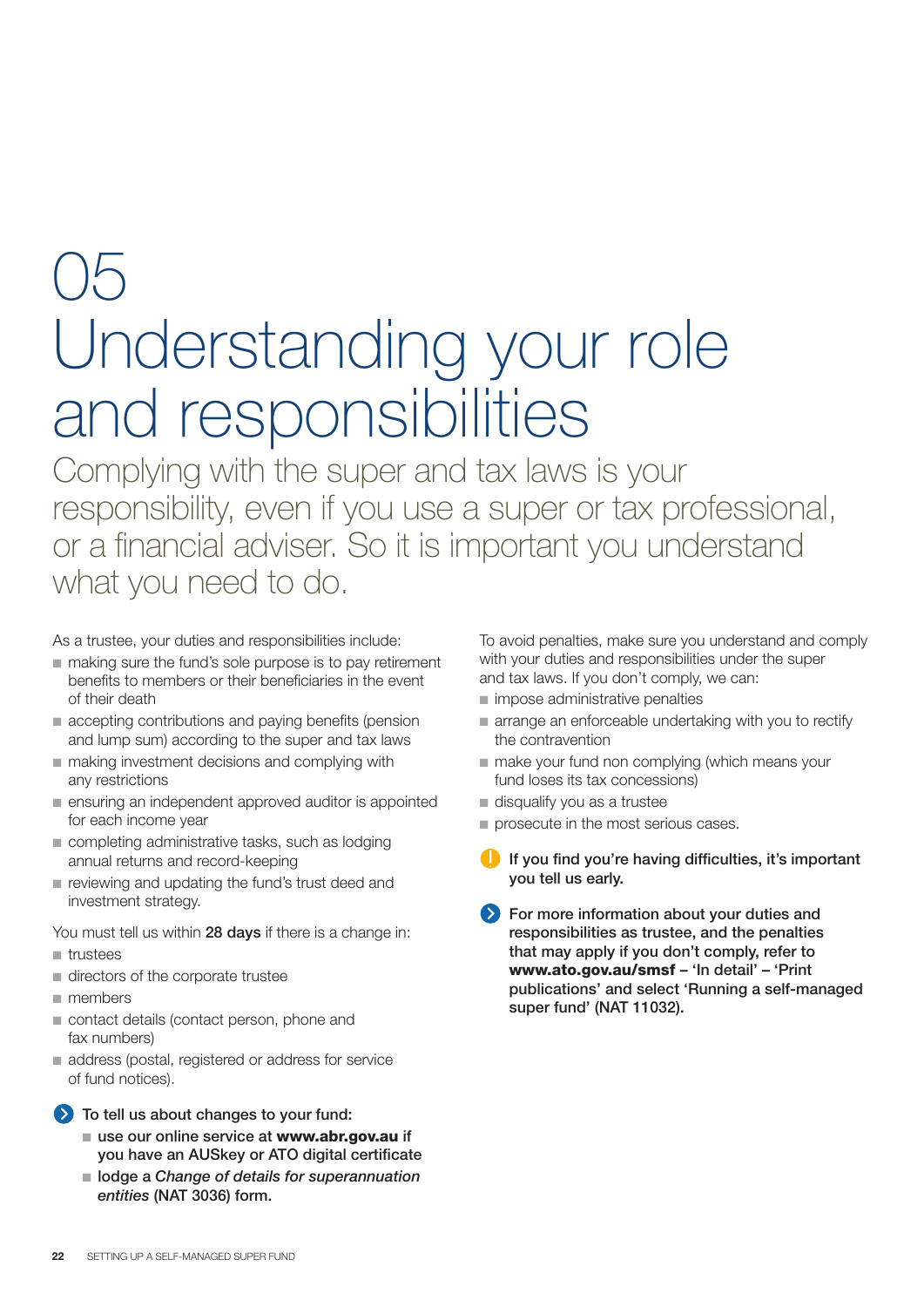### Your annual responsibilities

As a trustee there are a range of activities you must do each year to ensure your fund complies with the law and operates effectively. This includes completing your *SMSF annual return* (NAT 71226) which involves reporting your fund's income tax, member contributions and regulatory information.

You must also ensure your SMSF is audited by an independent approved auditor before you lodge your SMSF annual return. The SMSF annual return must be completed in its entirety, including approved auditor details, or your lodgment will be rejected.

**C** From January 2010, the SMSF annual return **cannot be processed if there are no assets in the fund, unless it is your fund's final return.**

### Investing your fund's money

Being a trustee of an SMSF gives you more flexibility when it comes to investing your fund's money. Unlike some other super funds, you can choose the investments for your fund, so long as you invest according to:

- the fund's trust deed
- the investment strategy
- the super laws.

While the super laws don't tell you what you can and can't invest in, they do set out certain investment restrictions you **must** comply with.

For example, in most cases, trustees **cannot**:

- lend the fund's money or provide financial assistance to members and their relatives
- acquire assets (with limited exceptions) from related parties of the fund, including
	- fund members and their associates
	- all the fund's standard employer-sponsors and their associates
- borrow money on the fund's behalf (certain limited recourse borrowing arrangements are allowed)
- lend to, invest in or lease to a related party of the fund (including related trusts), more than 5% of the fund's total assets
- enter into investments on the fund's behalf that are not made or maintained on an arm's length (commercial) basis.
- **The investment restrictions are some of the most important rules you need to comply with under the super laws. If you don't, we may impose significant penalties. We recommend you speak to an SMSF professional to make sure your investments comply with the law.**
- **Example 3** For more information about the investment **rules, including the limited exceptions under the super laws, refer to www.ato.gov.au/smsf – 'In detail' – 'Print publications' and select 'Running a self-managed super fund' (NAT 11032).**
- **For more information about investing, including helpful financial tips, refer to the ASIC consumer website at www.moneysmart.gov.au**

### Appointing an independent approved auditor

You must appoint an independent approved auditor to audit the fund each year. An approved auditor will:

- examine your fund's financial statements
- assess your overall compliance with the super laws.

An approved auditor must be a registered company auditor or a member of certain professional organisations. They need to follow professional auditing standards that require the audit to be conducted independently. An SMSF professional may help you find an approved auditor.

Before the annual audit, you or your SMSF professional must prepare information about your accounts and transactions for the previous income year. This information is then sent to the approved auditor.

The auditor will provide you with a letter of engagement confirming they accept the appointment and the scope of the audit.

You must give the auditor any further documentation they request so they can audit your fund.

Once the approved auditor has completed your fund's audit, they will provide you with:

- an audit report
- a management letter that summarises the findings of the audit and any action taken or proposed by the trustees.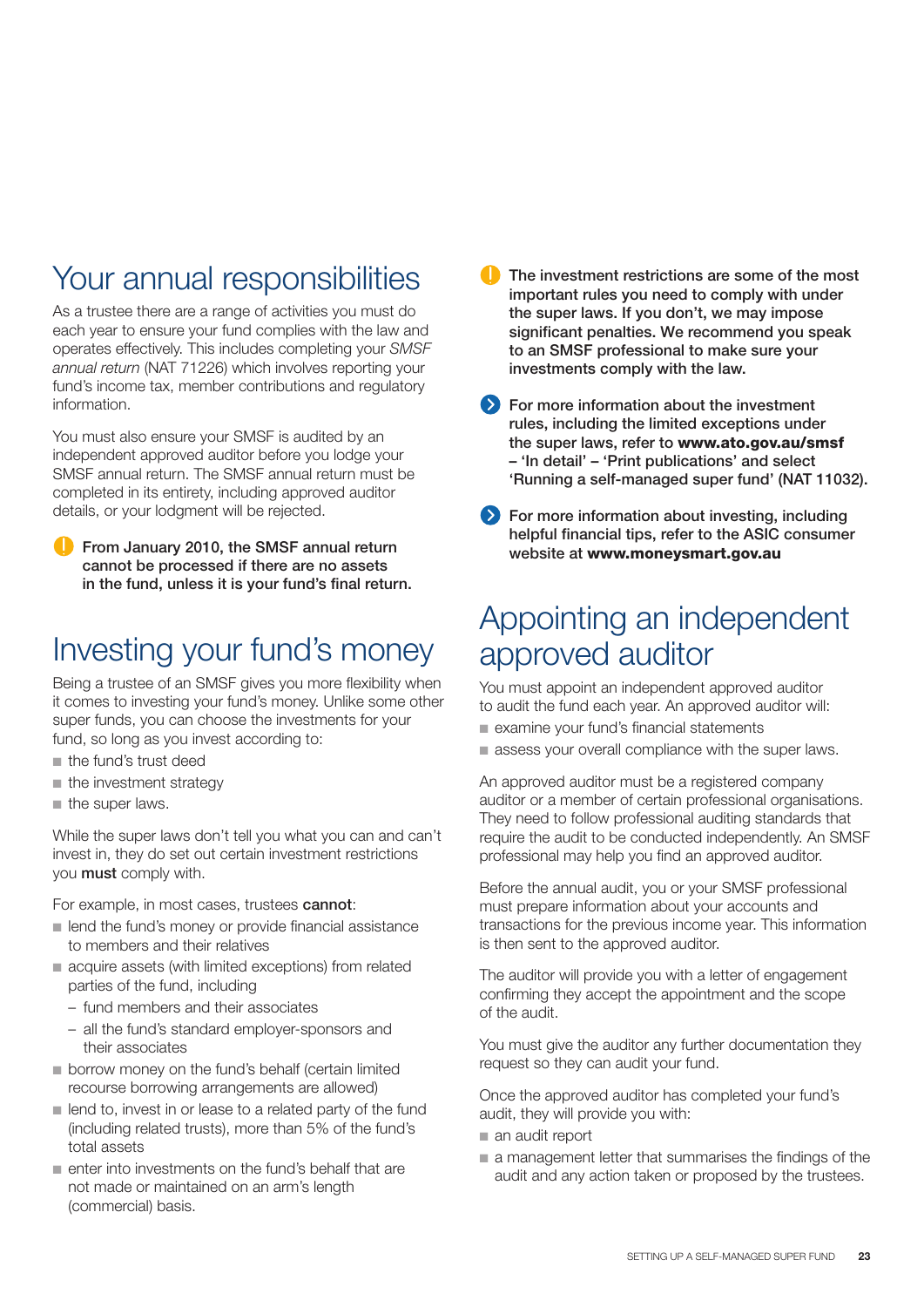You need an auditor's report before you lodge your fund's SMSF annual return. The law requires that you appoint your auditor at least 30 days before the annual return is due to be lodged. To ensure you lodge on time, allow enough time for your auditor to conduct the audit.

The auditor will notify us if they:

- find you have breached certain super laws
- have concerns about your fund's financial position.

### Make sure your auditor is independent of your SMSF

Auditors must be independent and free from bias, personal interest and association. They may not be able to accept an audit if their independence is threatened. Independence cannot be achieved if the auditor:

- becomes the trustee or director of a corporate trustee, or a member of the fund
- is or becomes a relative or close associate of a trustee, or director of a corporate trustee and a member of the fund
- has personally prepared the accounts and statements for the fund and year being audited.
- **Example 3 For more information about who can be an approved auditor, and their duties and responsibilities, refer to www.ato.gov.au/smsf – 'In detail' – 'Print publications' and select 'Running a self-managed super fund' (NAT 11032).**

### Check your progress

Use this checklist each year to make sure you meet your annual responsibilities.

#### **The trustees of your fund must:**

| ensure the fund's record-keeping is up to date<br>in preparation for the annual audit and lodgment<br>of annual returns – for example, if you need an<br>actuarial certificate, ensure this is obtained before<br>you lodge your annual return |
|------------------------------------------------------------------------------------------------------------------------------------------------------------------------------------------------------------------------------------------------|
| organise for your fund's annual financial<br>statements to be prepared (statement of financial<br>position and operating statement)                                                                                                            |
| make sure an independent approved auditor is<br>appointed to audit the fund                                                                                                                                                                    |
| lodge the fund's annual return and report<br>contributions made on behalf of the fund's<br>members to us by the due date                                                                                                                       |
| pay the supervisory levy and the fund's income<br>tax liability when due                                                                                                                                                                       |
| lodge a business activity statement with us by<br>the due date (if your fund is registered for GST)                                                                                                                                            |
| review your fund's trust deed and investment<br>strategy and update them as required.                                                                                                                                                          |

You must lodge an annual return for the income year in which you set up your fund. As part of this return, you must report contribution information to us for all members every year, including those members with nil contributions.

**To avoid penalties, make sure you understand and comply with your annual duties and responsibilities.**

 **Also remember that your fund status will not be updated on Super Fund Lookup to 'Complying' until you have successfully lodged your first annual return and we issue you with a notice of compliance.**